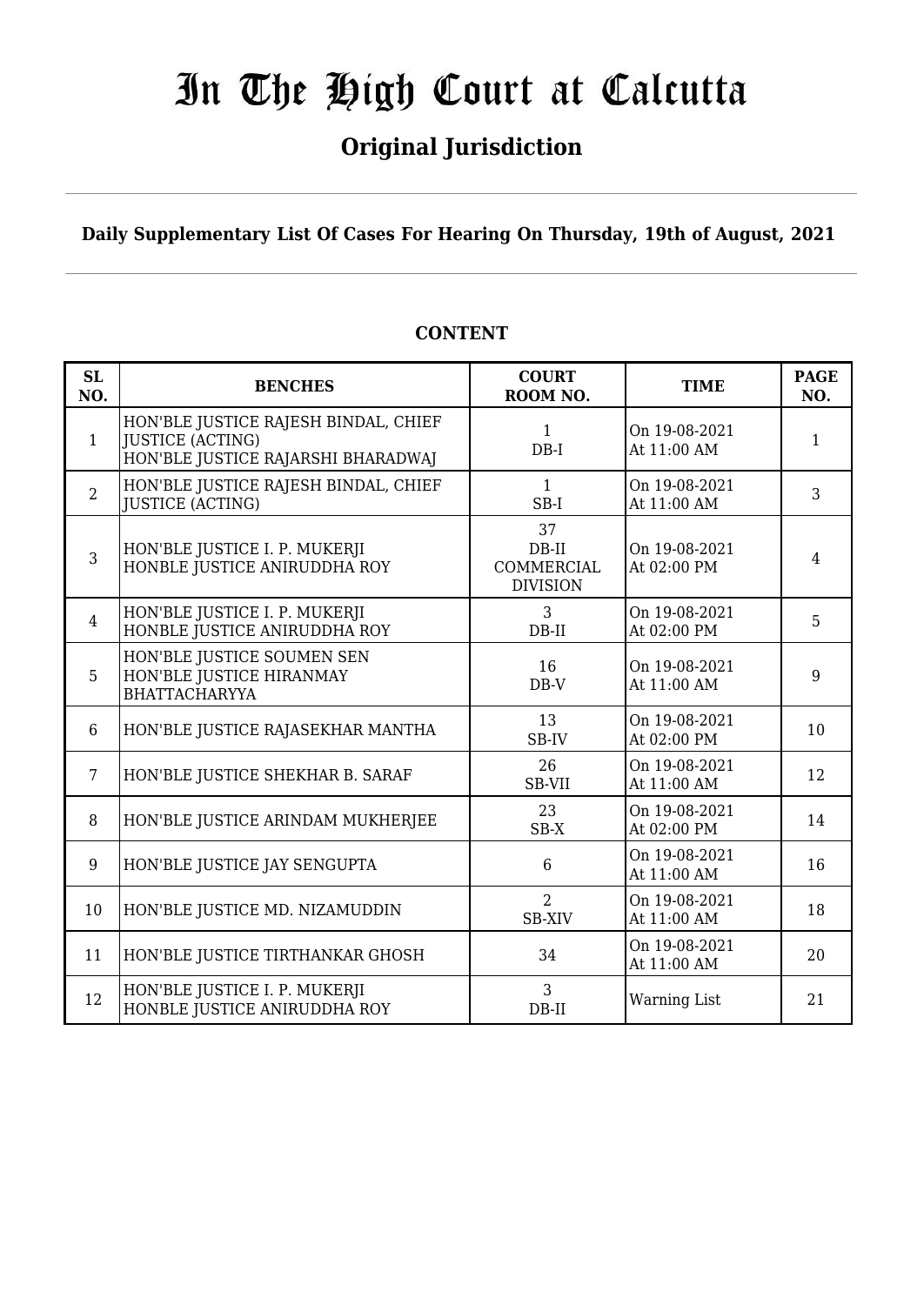

## **Original Side**

**DAILY CAUSELIST For Thursday The 19th August 2021**

#### **COURT NO. 1**

**DIVISION BENCH (DB-I)** 

**AT 11:00 AM**

**HON'BLE JUSTICE RAJESH BINDAL, CHIEF JUSTICE (ACTING) HON'BLE JUSTICE RAJARSHI BHARADWAJ**

#### **FROM 26TH JULY, 2021 (MONDAY)- (VIA VIDEO CONFERENCE)**

**DIVISION BENCH MATTERS WILL BE TAKEN UP IMMEDIATELY AFTER LARGER BENCH**

#### **NEW APPLICATIONS**

| $\mathbf{1}$ | ITAT/22/2020                | PRINCIPAL COMMISSIONER<br>OF INCOME TAX, CENTRAL-<br>1, KOLKATA<br><b>VS</b><br><b>SHRI RATAN KUMAR</b><br><b>SOMANI</b>                                            | S. LAMBA    | <b>SWAPNA DAS</b>                 |
|--------------|-----------------------------|---------------------------------------------------------------------------------------------------------------------------------------------------------------------|-------------|-----------------------------------|
|              | IA NO: GA/1/2020, GA/2/2020 |                                                                                                                                                                     |             |                                   |
| 2            | ITAT/54/2020                | COMMISSIONER OF<br><b>INCOME TAX</b><br>(INTERNATIONAL<br><b>TAXATION AND TRANSFER</b><br>PRICING), KOLKATA<br><b>VS</b><br>KONINKLIJKE PHILIPS<br>ELECTRONICS N.V. | S.LAMBA     | A.K. DEY AND<br><b>ASSOCIATES</b> |
|              | IA NO: GA/1/2020, GA/2/2020 |                                                                                                                                                                     |             |                                   |
| 3            | ITAT/71/2021                | PRINCIPAL COMMISSIONER<br>OF INCOME TAX (IT AND<br>TP) KOLKATA<br><b>VS</b><br>M/S DONGFANG ELECTRIC<br><b>CORPORATION</b>                                          | S LAMBA     | AVRA MAZUMDER                     |
|              | IA NO: GA/1/2021, GA/2/2021 |                                                                                                                                                                     |             |                                   |
|              |                             | <b>FOR HEARING</b>                                                                                                                                                  |             |                                   |
| 4            | ITA/129/2019                | PRINCIPAL COMMISSIONER<br>OF INCOME TAX, KOLKATA-<br>11, KOLKATA<br><b>VS</b><br>M/S. ESTATE OF LATE LAI                                                            | YOGESH VATS |                                   |

YUN HSAIN LIU,AOP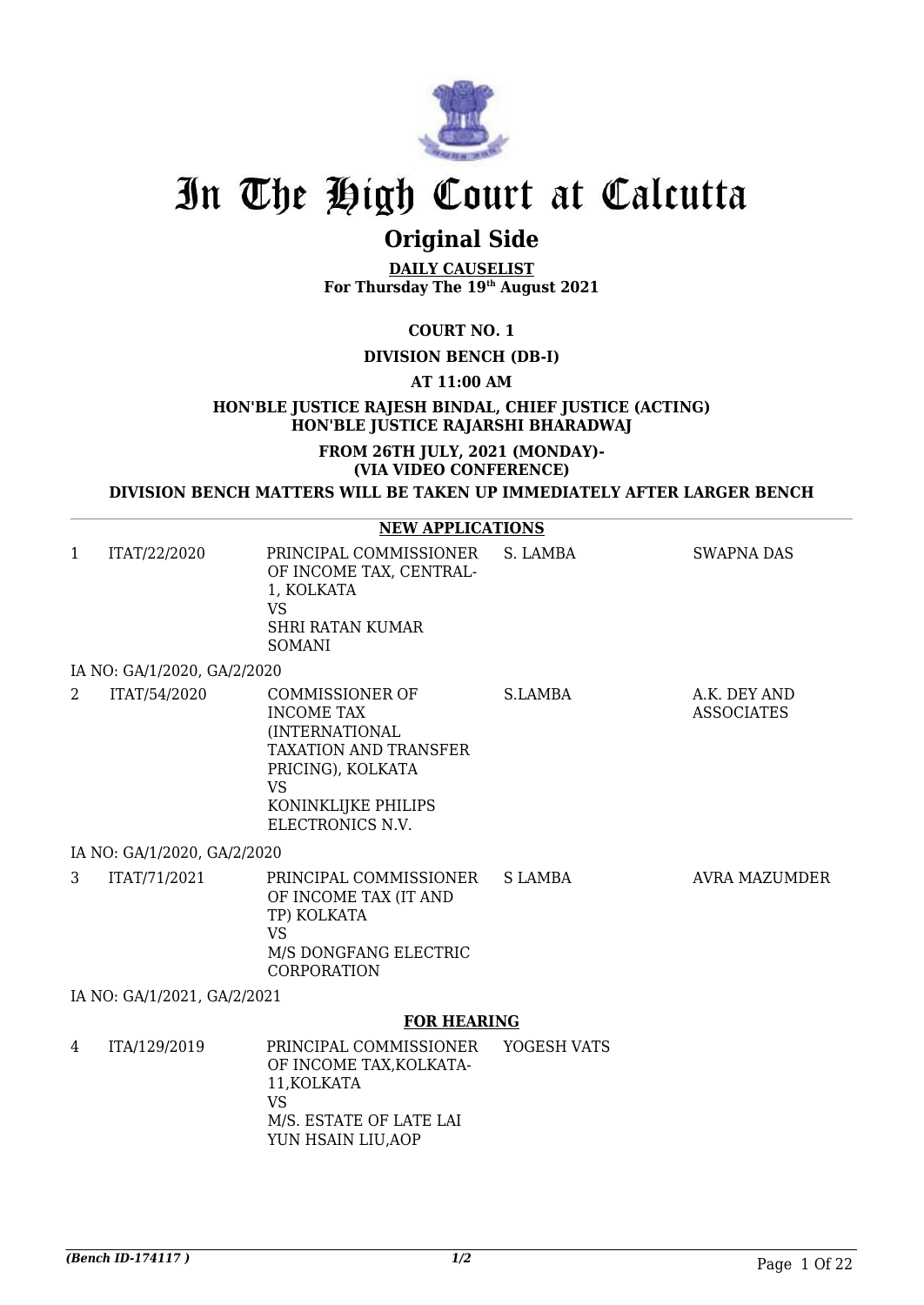YOGESH VATS

5 ITA/140/2019 PRINCIPAL COMMISSIONER OF INCOME TAX , KOLKATA-1,KOLKATA VS M/S.BRAHMAPUTRA CARBON LTD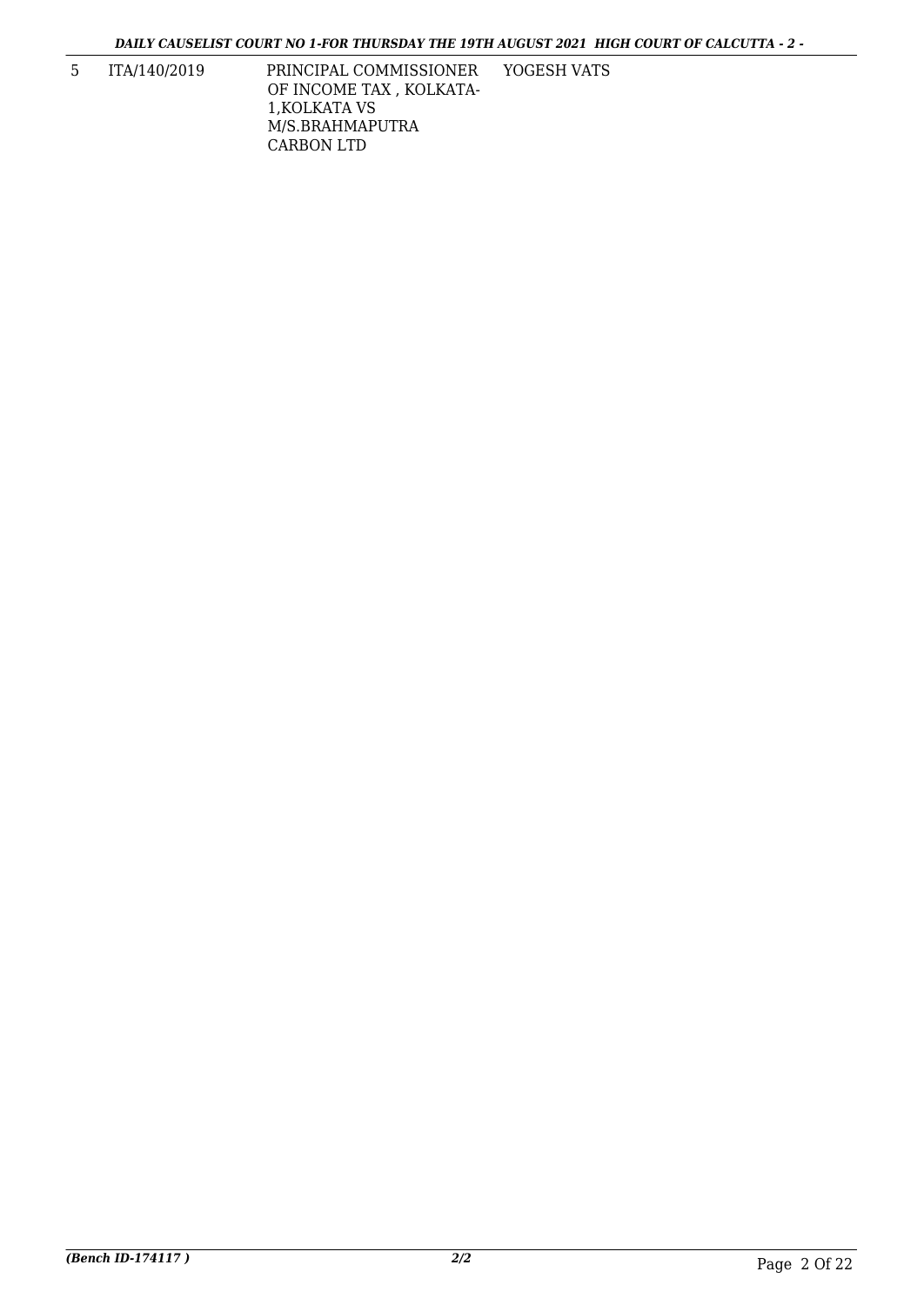

## **Original Side**

**DAILY CAUSELIST For Thursday The 19th August 2021**

#### **COURT NO. 1**

#### **SINGLE BENCH (SB-I)**

**AT 11:00 AM**

**HON'BLE JUSTICE RAJESH BINDAL, CHIEF JUSTICE (ACTING) FROM 26TH JULY , 2021 (MONDAY) -**

**NOTE : ORIGINAL SIDE SINGLE BENCH MATTERS WILL BE TAKEN UP AFTER THE DIVISION BENCH.**

**(VIA VIDEO CONFERENCE)**

#### **NEW MOTIONS (SECTION 11)**

1 AP/333/2021 CHATTERJEE CLEANING ARTS SERVICES PRIVATE LIMITED VS RENTAL STAY PVT. LTD. (PLACIO) RIJU GHOSH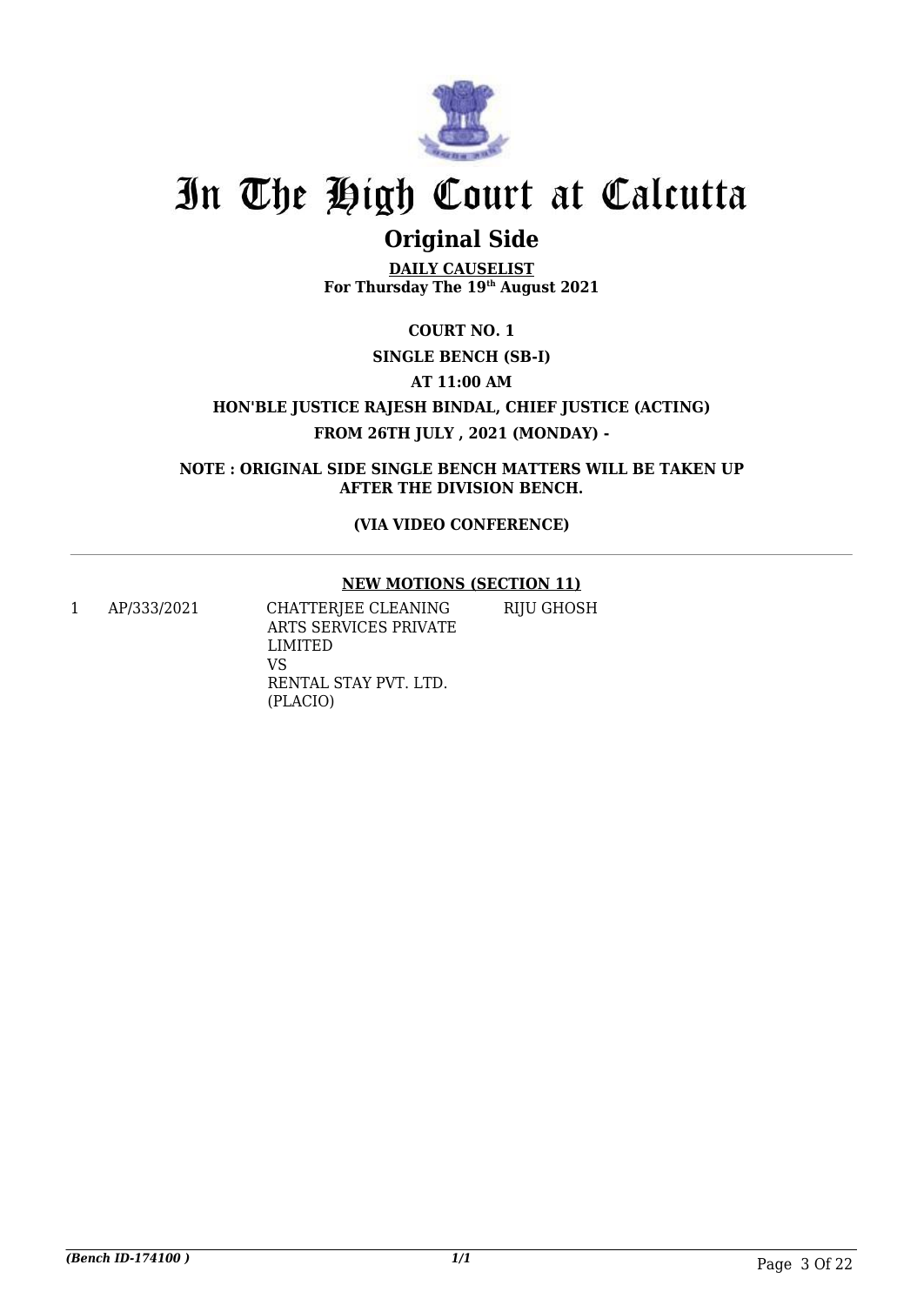

### **Original Side**

**DAILY CAUSELIST For Thursday The 19th August 2021**

**COURT NO. 37 DIVISION BENCH (DB-II COMMERCIAL DIVISION) AT 2:00 PM HON'BLE JUSTICE I. P. MUKERJI HONBLE JUSTICE ANIRUDDHA ROY NOTE : TO BE TAKEN UP FIRST AT COURT ROOM NO. 3.**

**SPECIAL NOTE: THE LIST WILL BE CALLED ON IN THE FOLLOWING SEQUENCE:**

**1. "APPEAL FROM ORDER" FROM THE NON-COMMERCIAL AND COMMERCIAL LIST.**

**2. OTHER MATTERS, IF TIME PERMITS.**

**FROM 26TH JULY, 2021 (MONDAY)- WILL SIT TOGETHER TO TAKE UP ALL APPEALS UNDER COMMERCIAL COURTS, COMMERCIAL DIVISION AND COMMERCIAL APPELLATE DIVISION OF THE HIGH COURTS ACT, 2015.**

**NOTE: MENTIONING WILL BE ALLOWED ON EVERY TUESDAY AND THURSDAY AT THE FIRST SITTING OF THE COURT ON THE ORIGINAL SIDE.**

#### **NOTE: TODAY ORIGINAL SIDE MATTERS WILL BE TAKEN UP FROM 2:00 P.M. OR IMMEDIATELY AFTER EXHAUSTION OF THE APPELLATE SIDE MATTERS WHICHEVER IS EARLIER.**

**(VIA VIDEO CONFERENCE)**

#### **APPEALS FROM ORDERS**

| 1 | APO/90/2021      | ARCUTTIPORE TEA            | AMRITA PANJA         |
|---|------------------|----------------------------|----------------------|
|   | WITH CS/104/2021 | <b>COMPANY LTD</b>         | MOULICK              |
|   |                  | VS                         |                      |
|   |                  | EASTERN HOUSING UDYOG      |                      |
|   |                  | <b>FINANCE COMPANY</b>     |                      |
|   |                  | LIMITED                    |                      |
|   |                  | <b>APPEALS FROM DECREE</b> |                      |
| 2 | APD/4/2021       | BHARAT CHEMICALS AND       | <b>SOURAV MONDAL</b> |
|   | WITH CS/158/2018 | <b>PAINTS</b>              |                      |
|   |                  | VS                         |                      |

VS P. C. CHANDA AND CO. PVT. LTD.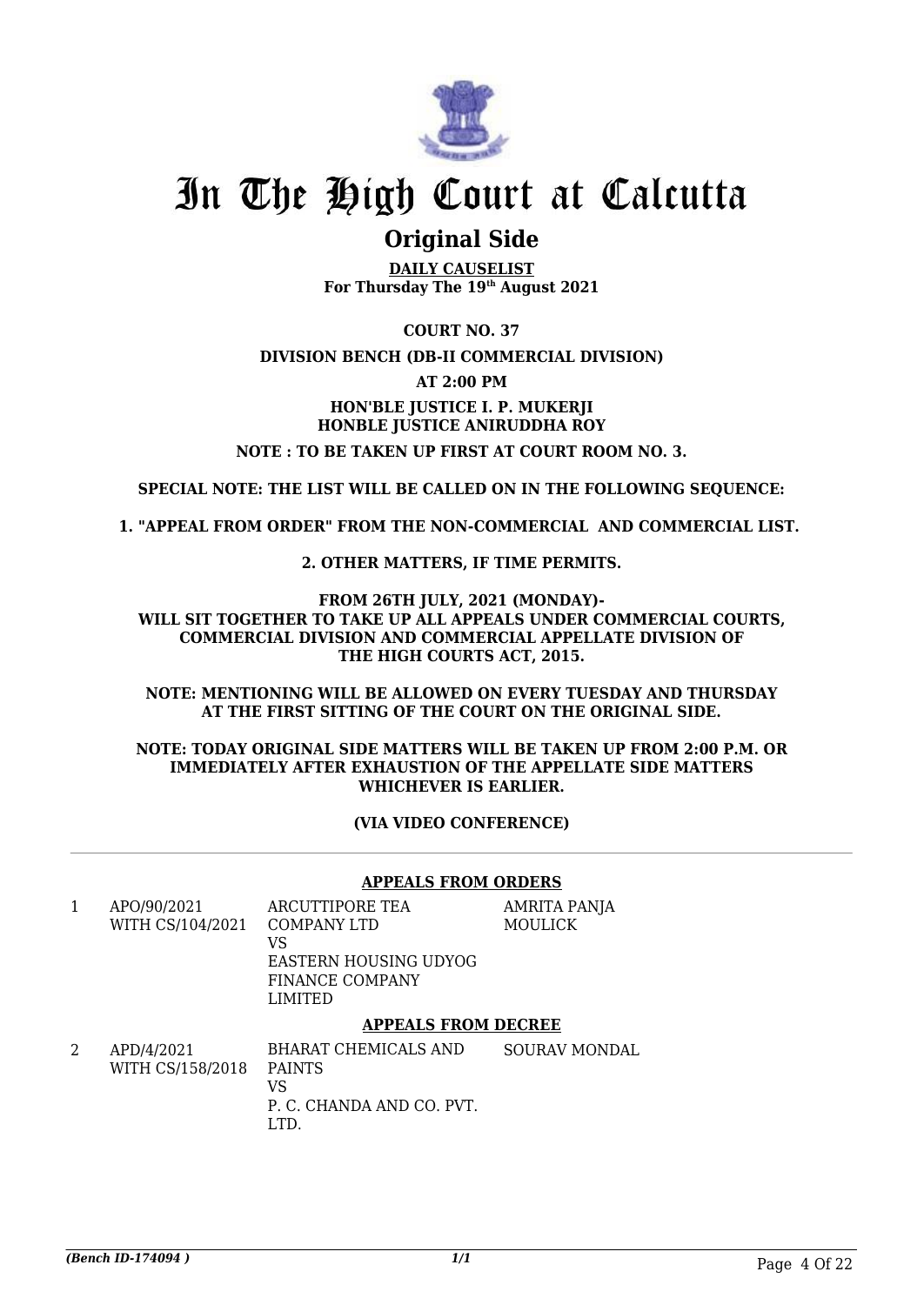

### **Original Side**

**DAILY CAUSELIST For Thursday The 19th August 2021**

#### **COURT NO. 3**

#### **DIVISION BENCH (DB-II)**

#### **AT 2:00 PM**

#### **HON'BLE JUSTICE I. P. MUKERJI HONBLE JUSTICE ANIRUDDHA ROY**

**SPECIAL NOTE: THE LIST WILL BE CALLED ON IN THE FOLLOWING SEQUENCE:**

**1. "APPEAL FROM ORDER" FROM THE NON-COMMERCIAL AND COMMERCIAL LIST.**

#### **2. OTHER MATTERS, IF TIME PERMITS.**

**FROM 26TH JULY, 2021 (MONDAY)-**

**After completion of Commercial Appellate Division Bench-Will take up appeals under Arbitration Act, 1940 and Arbitration and Conciliation Act, 1996 including applications connected thereto; Appeals from Decree and all applications connected thereto; Civil appeals from orders arising out of Interlocutory matters relating to Trade Mark, Patent & Design Act, Company, Arbitration, Suits, Admiralty and also Appeals from orders arising out of Originating Summons, other suits and also Civil Appeals from orders which have not been assigned to any other Bench applications connected thereto; Criminal Contempt matters.**

**Reference/ Appeals relating to Chartered Accountants Act, 1949 and Company Secretaries Act, 1980.**

**NOTE: MENTIONING WILL BE ALLOWED ON EVERY TUESDAY AND THURSDAY AT THE FIRST SITTING OF THE COURT ON THE ORIGINAL SIDE.**

**NOTE: ORIGINAL SIDE MATTERS WILL BE TAKEN UP FROM 2:00 P.M. OR IMMEDIATELY AFTER EXHAUSTION OF THE APPELLATE SIDE MATTERS WHICHEVER IS EARLIER.**

**NOTE: (1) "APPEAL FROM DECREE" WILL BE GIVEN PREFERENCE ON EVERY MONDAY AND TUESDAY. (2) "APPEAL FROM ORDER" WILL BE GIVEN PREFERENCE ON OTHER DAYS.**

#### **(VIA VIDEO CONFERENCE)**

#### **APPEALS FROM ORDERS**

| APO/120/2019                   | STANDARD CHARTERED  | SANDIP AGARWAL |
|--------------------------------|---------------------|----------------|
| WITH AP/1502/2015 BANK AND ANR |                     | AND CO         |
| AP/1341/2015                   | VS.                 |                |
|                                | TILAK MEHRA AND ORS |                |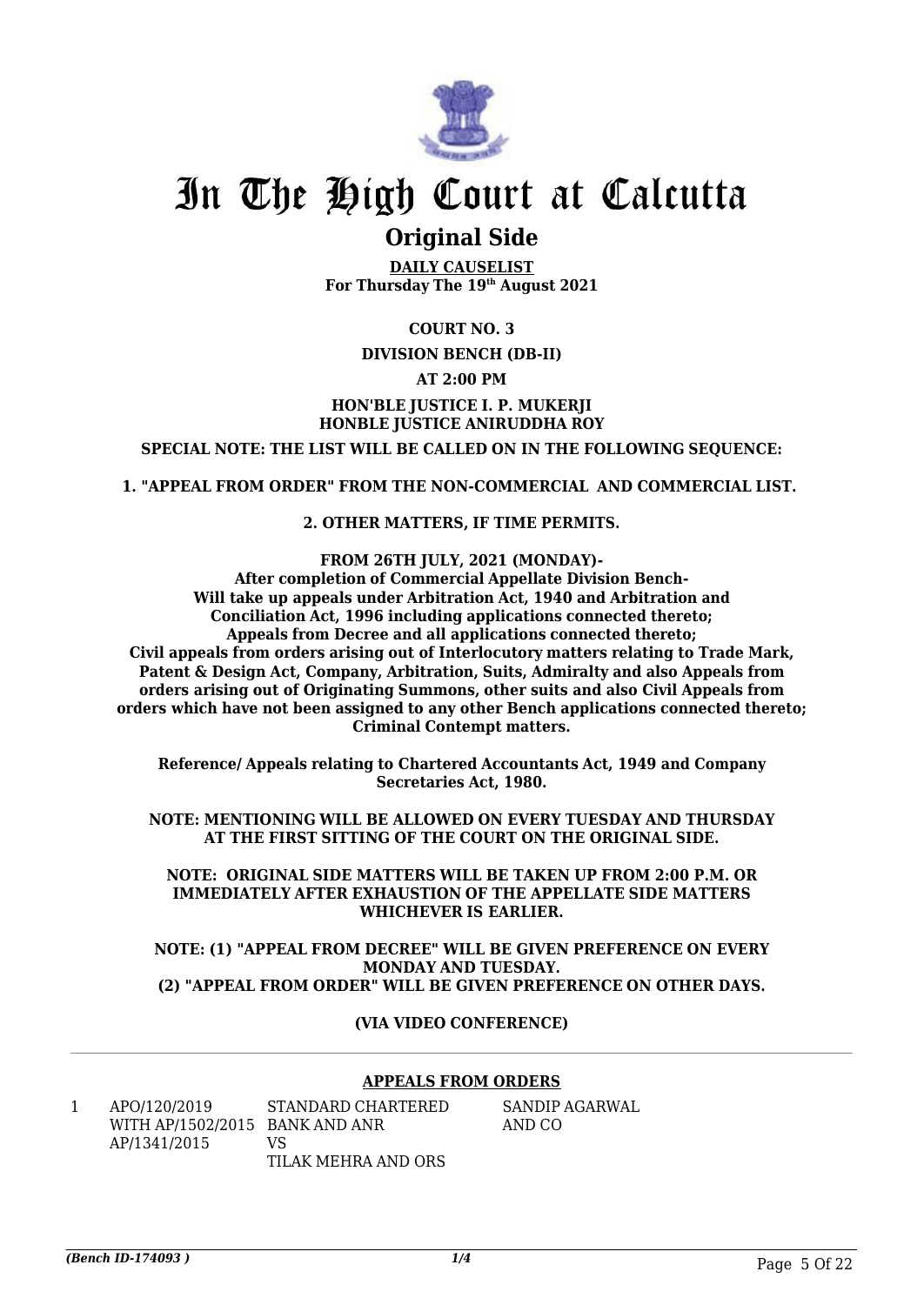| $\overline{2}$ | APO/35/2021<br>WITH PLA/18/1963<br>[LAST CHANCE]           | KAPILESHWAR SINGH<br>VS<br>MAHARANI ADHIRANI<br>KAMASUNDARI AND ORS.                                                                                           | <b>TEESHAM DAS</b>                  |
|----------------|------------------------------------------------------------|----------------------------------------------------------------------------------------------------------------------------------------------------------------|-------------------------------------|
| 3              | APO/70/2021<br>WITH AP/359/2020                            | YASMIN KHALIQUE AND<br><b>ORS</b><br><b>VS</b><br><b>MUKHTAR ALAM</b>                                                                                          | MD. IMTEYAZ ASLAM<br><b>LODHI</b>   |
| 4              | APO/76/2019<br><b>WITH</b><br>BIFR/510/1992                | IN THE MATTER OF :<br>MINING AND ALLIED<br>MACHINERY CORPORATION<br>L<br><b>VS</b><br><b>ASANSOL DURGAPUR</b><br>DEVELOPMENT AUTHORITY<br>-VS-SBI & ANR        | <b>SUSANTA KUMAR</b><br><b>BOSE</b> |
| 5              | APO/77/2019<br><b>WITH</b><br>BIFR/510/1992<br>CA/515/2013 | IN THE MATTER OF :<br>MINING AND ALLIED<br>MACHINERY CORPORATION<br>L<br><b>VS</b><br><b>ASANSOL DURGAPUR</b><br>DEVELOPMENT AUTHORITY<br>-VS-SBI & ANR        | <b>SUSANTA KUMAR</b><br><b>BOSE</b> |
| 6              | APO/78/2019<br><b>WITH</b><br>BIFR/510/1992                | IN THE MATTER OF :<br>MINING AND ALLIED<br>MACHINERY CORPORATION<br>L<br><b>VS</b><br><b>ASANSOL DURGAPUR</b><br>DEVELOPMENT AUTHORITY<br>-VS-THE O/L, HCOS, C | <b>SUSANTA KUMAR</b><br><b>BOSE</b> |
| 7              | APO/79/2019<br><b>WITH</b><br>BIFR/510/1992                | MINING AND ALLIED<br>MACHINERY CORP LTD(IN<br>LIQN) & ASANSOL DURG<br>VS<br>APUR DEVELOPMENT<br><b>AUTHORITY -VS- MINING &amp;</b><br>ALLIED MACHINERY CO      | <b>SUSANTA KUMAR</b><br><b>BOSE</b> |
| 8              | APO/2/2021<br>[S.A.] WITH WP<br>211/2020                   | STATE OF WEST BENGAL<br>AND ORS.<br><b>VS</b><br><b>BIMAL KUMAR DUTT AND</b><br>ORS.                                                                           | PARITOSH SINHA                      |
| 9              | APO/41/2021<br><b>WITH ATA/5/2018</b>                      | STATE OF WEST BENGAL<br>AND ORS.<br><b>VS</b><br>RANJIT MULLICK AND ORS.                                                                                       | PARITOSH SINHA                      |
| 10             | APO/51/2021<br>WITH CS/130/2019                            | SNEHLATA GUPTA AND<br>ORS.<br><b>VS</b><br>SRI GOPAL KUMAR GUPTA<br>AND ORS.                                                                                   | MULLICK AND CO.                     |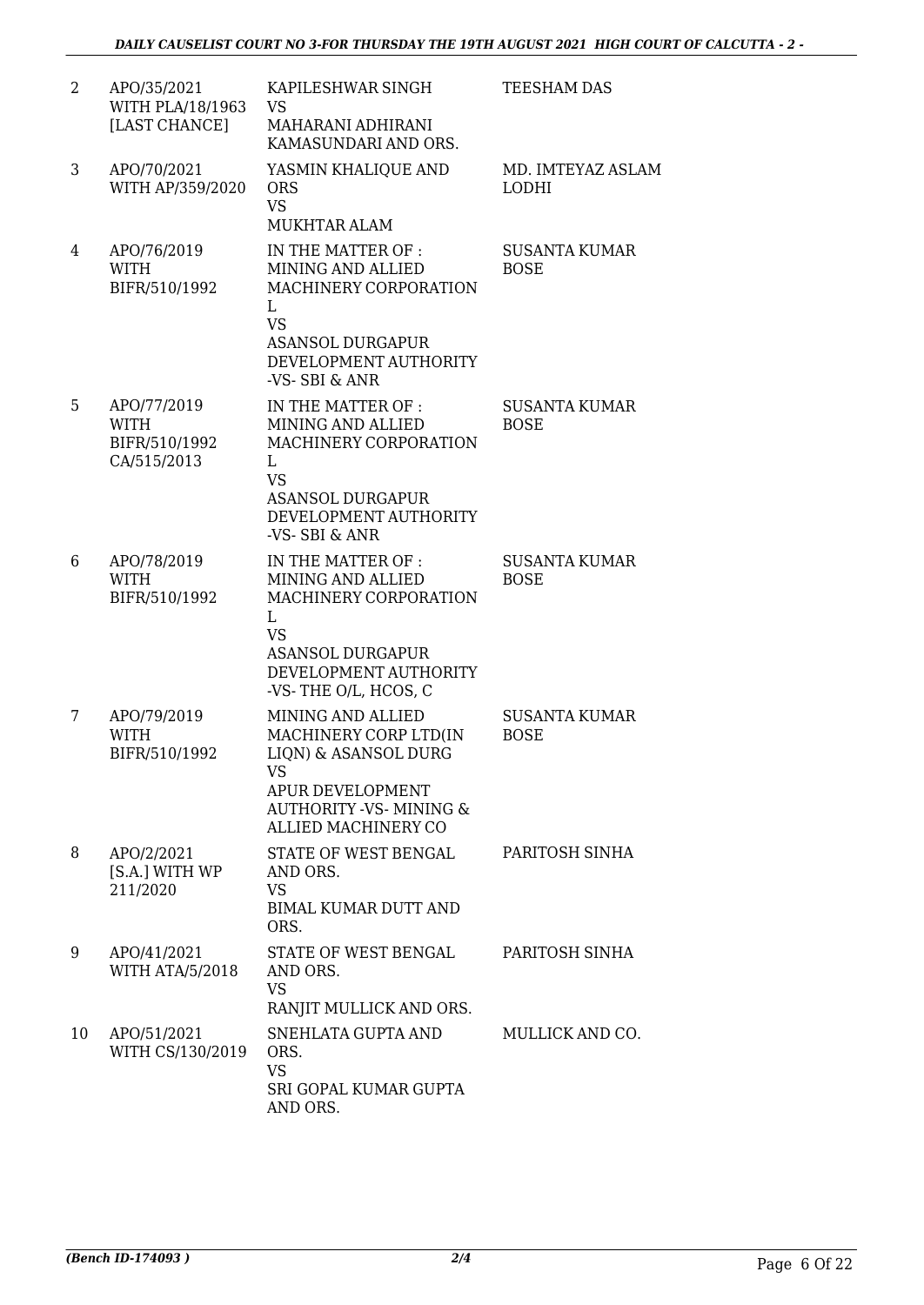| 11 | APO/53/2021<br>WITH CS/190/2019                  | SNEHLATA GUPTA AND<br>ORS.<br><b>VS</b><br><b>GOPAL KUMAR GUPTA</b>                                      | MULLICK AND CO.                       |                                                                                |
|----|--------------------------------------------------|----------------------------------------------------------------------------------------------------------|---------------------------------------|--------------------------------------------------------------------------------|
| 12 | APO/23/2020<br>WITH CS 132/2018<br>[LAST CHANCE] | <b>SK. AKRAM ALI</b><br><b>VS</b><br>KUMARDIPTA DAS                                                      | CHANCHAL KUMAR<br><b>DUTTA</b>        |                                                                                |
|    | IA NO: GA/2/2020(Old No:GA/694/2020)             |                                                                                                          |                                       |                                                                                |
| 13 | APO/83/2020<br>WITH CS/111/2019                  | ANIL RAJKUMAR MUKERJI<br><b>AND ORS</b><br><b>VS</b><br>RT. REV PARITOSH<br><b>CANNING AND ORS</b>       | AISHWARYA KUMAR<br><b>AWASTHI</b>     | <b>KAUSHIK</b><br>MANDAL(FOR<br>INTERVENOR), SINHA<br>AND CO. (FOR RES<br>1,2) |
|    |                                                  | IA NO: GA/1/2020(Old No:GA/1148/2020), GA/2/2020(Old No:GA/1149/2020), GA/3/2020, GA/4/2021              |                                       |                                                                                |
| 14 | APO/8/2021<br>WITH AP/641/2016                   | <b>SIKHA BASU</b><br><b>VS</b><br><b>BMA WEALTH CREATORS</b><br><b>LIMITED</b>                           | <b>ABHIJIT SARKAR</b>                 |                                                                                |
| 15 | APO/28/2021<br>WITH CS/53/2020<br>[LAST CHANCE]  | A. V. M. SALES<br><b>CORPORATION</b><br>VS<br>HARVEST CHEM COMPANY<br>LIMITED AND ORS.                   | <b>SKB AND</b><br><b>ASSOCIATES</b>   |                                                                                |
| 16 | APO/87/2021<br>WITH CS/52/2021                   | JAIDEEP HALWASIYA<br><b>VS</b><br>PRABHA SURANA                                                          | M/S. C. K. JAIN AND<br>CO.            |                                                                                |
|    | IA NO: GA/2/2021                                 |                                                                                                          |                                       |                                                                                |
| 17 | APO/82/2021<br>WITH AP/1276/2015 PRIVATE LIMITED | <b>AMSTAR INVESTMENTS</b><br><b>VS</b><br><b>SHREE SHREE ISWAR</b><br>SATYANARAYANJEE AND<br>ORS.        | <b>SURANA AND</b><br><b>CHOUDHURY</b> |                                                                                |
| 18 | APO/80/2021<br>WITH CS/38/2004                   | ANURADHA MALIK<br>VS<br>THE CALCUTTA STOCK<br><b>EXCHANGE LTD</b>                                        | AJAY GAGGAR                           |                                                                                |
| 19 | APO/84/2021<br>WITH CS/250/2015<br>ALP/4/2018    | <b>FUNIDEA PROJECTS</b><br>PRIVATE LIMITED AND<br>ANR.<br><b>VS</b><br>DR. DILIP KUMAR GHOSH<br>AND ORS. | <b>SUBHRANSU</b><br><b>GANGULY</b>    |                                                                                |
| 20 | APO/85/2021<br>WITH CS/250/2015<br>ALP/4/2018    | <b>FUNIDEA PROJECTS</b><br>PRIVATE LIMITED AND<br>ANR.<br><b>VS</b><br>DR. DILIP KUMAR GHOSH<br>AND ORS. | <b>SUBHRANSU</b><br><b>GANGULY</b>    |                                                                                |

#### **APPEALS FROM DECREE**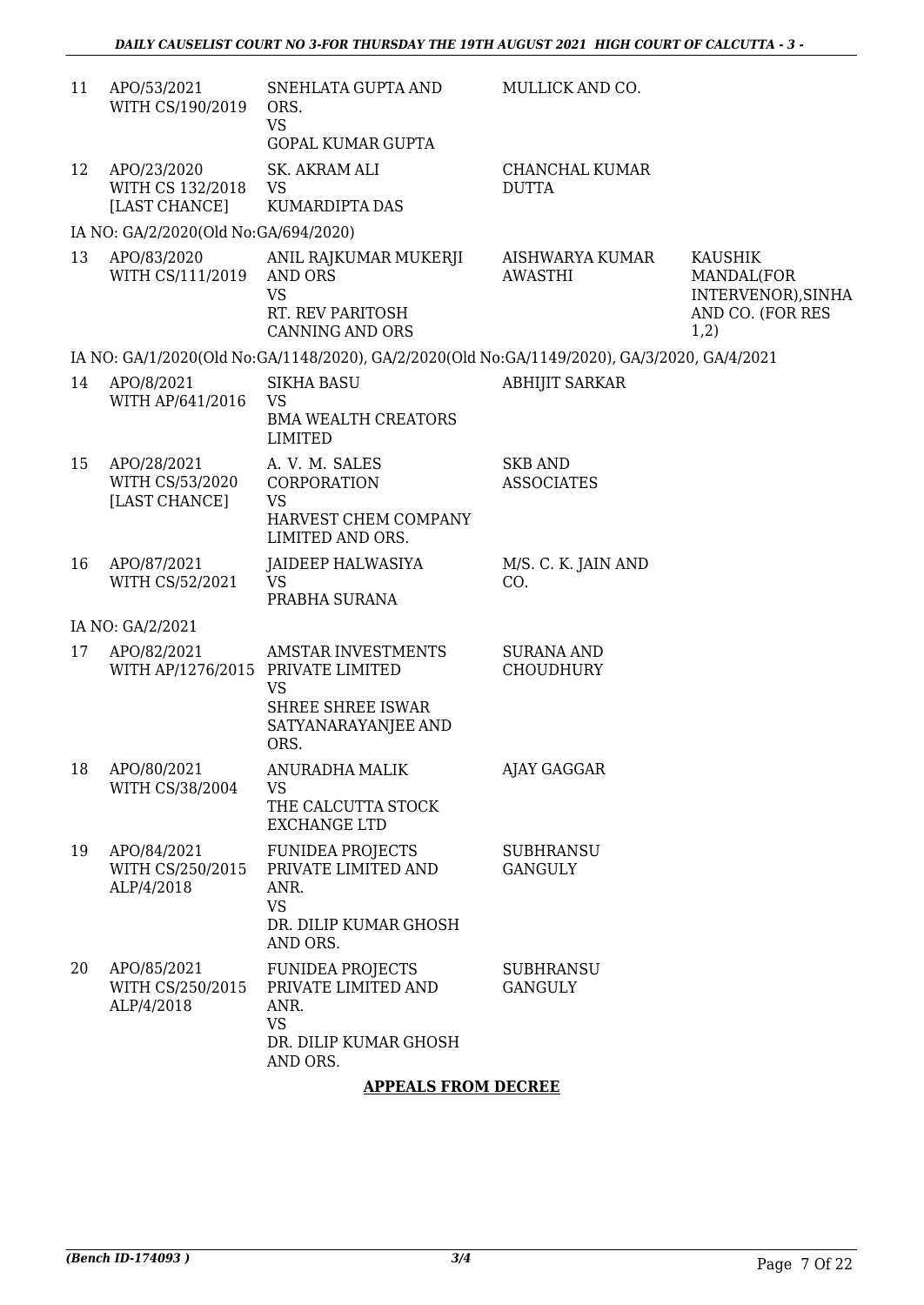| 21 | APD/5/2021<br>WITH CS/247/2017                           | SHANKAR PRASAD GARGA<br><b>VS</b><br>THE REGISTRAR OF<br>ASSURANCE AND ANR.                                                    | MR. JAVED K.<br><b>SANWARWALA</b>                    |                                  |
|----|----------------------------------------------------------|--------------------------------------------------------------------------------------------------------------------------------|------------------------------------------------------|----------------------------------|
| 22 | APD/426/2015<br>[S.A.] WITH<br>PLA/190/2001<br>TS/3/2003 | <b>SHRI AMIT BHAR</b><br><b>VS</b><br>SRI DHANANJOY BHAR AND<br>ORS.                                                           | SMT. SUJATA MITRA                                    | J. N. BOSE AND<br>CO.(RES. NO.1) |
|    | IA NO: GA/3/2019(Old No: GA/2854/2019)                   |                                                                                                                                |                                                      |                                  |
| 23 | APD/1/2020<br>WITH CS 99/2008                            | NATIONAL INSURANCE<br><b>COMPANY LIMITED</b><br><b>VS</b><br>SETHIA OILS LIMITED AND<br>ANR.                                   | <b>DOLON DASGUPTA</b>                                |                                  |
|    | IA NO: GA/2/2020(Old No:GA/262/2020)                     |                                                                                                                                |                                                      |                                  |
| 24 | APO/45/2020                                              | NAILA SAMREEN SHAHAB<br>VS<br>KUMAR SHANKAR SADHU<br>AND ORS.                                                                  | <b>MAMATA KHATUN</b>                                 |                                  |
| 25 | APD/3/2021<br>WITH CS/286/2013                           | <b>GREEN CONCRETEX</b><br><b>GLOBAL LIMITED</b><br><b>VS</b>                                                                   | <b>DWIP RAJ BASU</b>                                 |                                  |
| 26 | IA NO. GA/1/2017<br>(Old No:<br>GA/3258/2017)            | AJAY KUMAR AGARWAL<br>MAHENDRA INVESTMENT<br>ADVISORS PVT. LTD<br><b>Vs SIMPLEX</b><br>INFRASTRUCTURES LTD.                    | <b>ABHIJIT SARKAR</b><br><b>ABHIJIT SARKAR</b>       |                                  |
|    | WITH CS 10/2017<br>In APD/474/2017                       |                                                                                                                                |                                                      |                                  |
| 27 | IA NO. GA/3/2020<br>(Old No:<br>GA/791/2020)             | MAHENDRA INVESTMENT<br>ADVISORS PVT. LTD<br><b>Vs SIMPLEX</b><br>INFRASTRUCTURES LTD.                                          | <b>ABHIJIT SARKAR</b><br><b>ABHIJIT SARKAR</b>       |                                  |
|    | WITH CS 10/2017<br>In APD/474/2017                       |                                                                                                                                |                                                      |                                  |
| 28 | APD/323/2015<br>[S.A.]WITH<br>CS/128/1999                | <b>ESSEM CHEMICAL</b><br><b>INDUSTRIES</b><br><b>VS</b><br><b>CHEMCROWN EXPORTS</b>                                            | D.N. MISRA                                           | SINGHVI & CO.                    |
|    |                                                          | <b>LIMITED</b>                                                                                                                 |                                                      |                                  |
| 29 |                                                          | <b>FOR HEARING</b>                                                                                                             |                                                      |                                  |
|    | CUSTA/36/2019<br>[S.A.]                                  | <b>COMMISSIONER OF</b><br><b>CUSTOMS PREVENTIVE</b><br><b>VS</b><br>M/S LARSEN AND TOUBRO<br><b>LTD</b>                        | MANASI MUKHERJEE                                     | <b>ANS ASSOCIATES</b>            |
| 30 | APO/81/2021<br>WITH BIFR 88/1987                         | IN THE MTR OF M/S SMALL<br>TOOLS MANUFACTURING<br>CO OF INDIA LTD (IN LIQN)<br><b>AND</b><br><b>VS</b><br>PRASANTA KR BANERJEE | <b>SOHINI</b><br>BHATTACHARYYA<br><b>CHAKRABORTY</b> |                                  |
|    |                                                          | ANDORS - VS-THE O/L HCOS                                                                                                       |                                                      |                                  |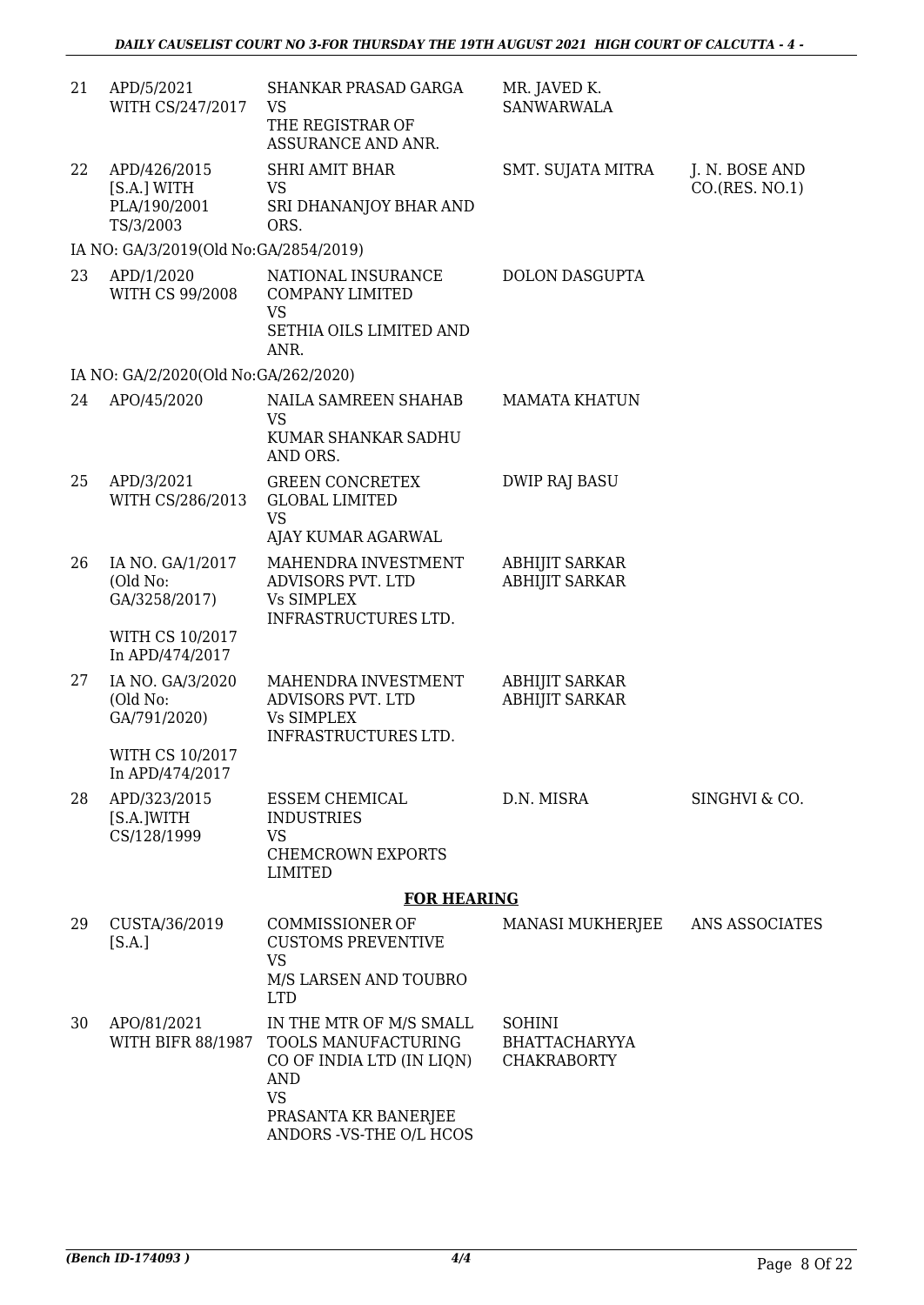

### **Original Side**

**DAILY CAUSELIST For Thursday The 19th August 2021**

#### **COURT NO. 16**

#### **DIVISION BENCH (DB-V)**

#### **AT 11:00 AM**

#### **HON'BLE JUSTICE SOUMEN SEN HON'BLE JUSTICE HIRANMAY BHATTACHARYYA FROM 26TH JULY, 2021 (MONDAY)-**

**Applications under Section 27 of the Electricity Regulatory Commission Act, 1998 including applications connected thereto;**

**Matters relating to Tribunals under Articles 323A and 323B of the Constitution of India including application connected thereto (excluding tax matters).**

#### **(VIA VIDEO CONFERENCE)**

#### **FOR HEARING**

1 APO/48/2021 ABG KOLKATA CONTAINER RADHIKA MISRA [S.A.] WITH TERMINAL PRIVATE AP/590/2011 LIMITED VS THE BOARD OF TRUSTEES, KOLKATA PORT TRUST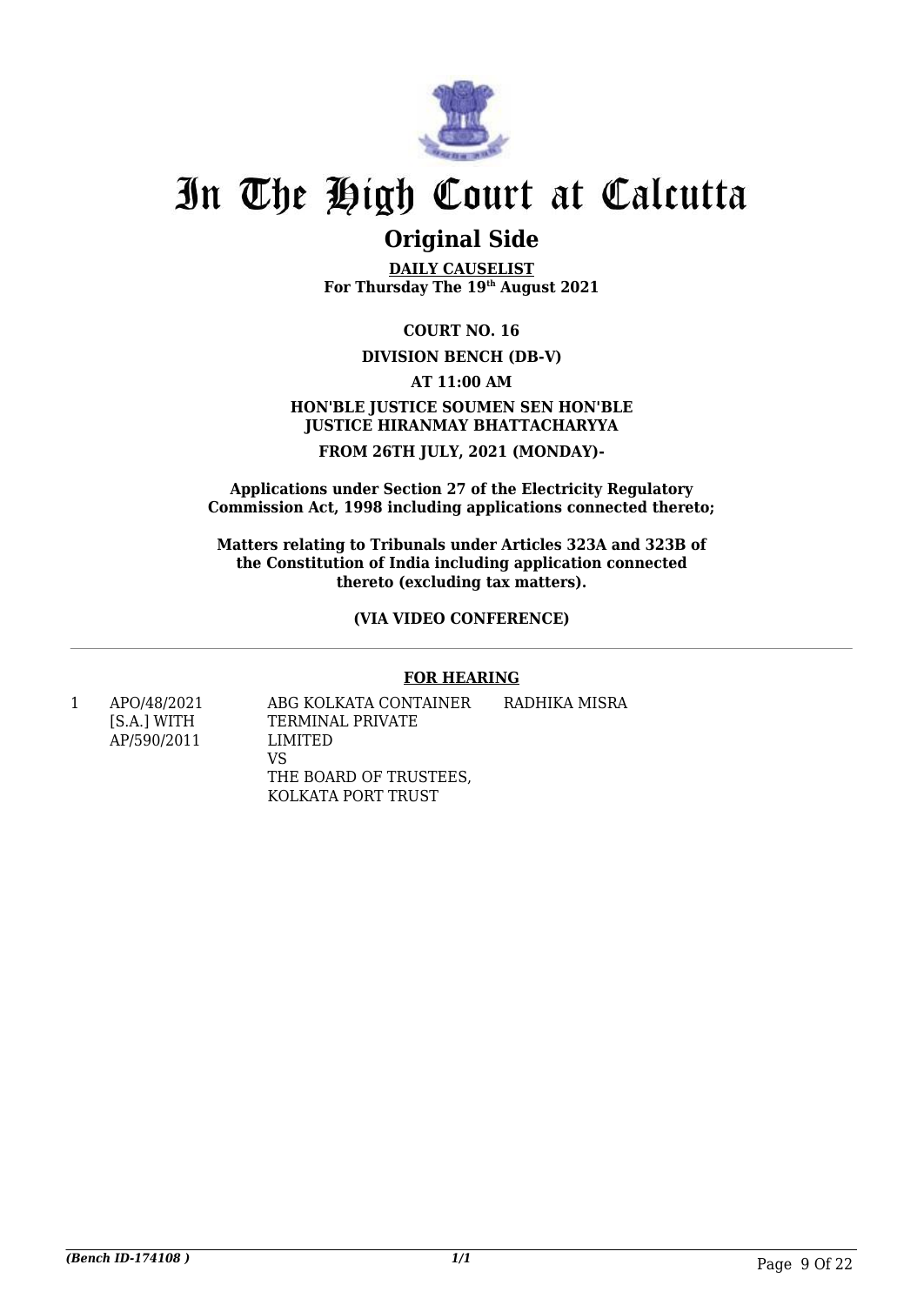

### **Original Side**

**DAILY CAUSELIST For Thursday The 19th August 2021**

#### **COURT NO. 13**

#### **SINGLE BENCH (SB-IV)**

#### **AT 2:00 PM**

#### **HON'BLE JUSTICE RAJASEKHAR MANTHA**

#### **ON 19TH AUGUST, 2021(THURSDAY) - IN ADDITION TO HIS OWN LIST, SHALL TAKE UP THE URGENT MATTERS FROM THE LIST AND DETERMINATION (INCLUDING MENTIONING) OF HON'BLE JUSTICE DEBANGSU BASAK.**

#### **FROM 26TH JULY, 2021 (MONDAY)-**

**Matters (motion & hearing) under Article 226 of the Constitution of India relating to Residuary under Group IX including applications connected thereto.**

#### **NOTE : APPELLATE SIDE MATTERS SHALL BE TAKEN UP FIRST.ORIGINAL SIDE MATTERS SHALL BE TAKEN UP AT 2:00 P.M. OR AFTER COMPLETION OF APPELLATE SIDE MATTERS, WHICHEVER IS EARLIER.**

#### **(VIA VIDEO CONFERENCE)**

|   | <b>TO BE MENTIONED</b>                  |                                                                                                                         |                                       |                                                    |  |  |
|---|-----------------------------------------|-------------------------------------------------------------------------------------------------------------------------|---------------------------------------|----------------------------------------------------|--|--|
| 1 | WPO/376/2018                            | <b>RAMESH KUMAR</b><br><b>CHOWDHARY</b><br><b>VS</b><br>UNION OF INDIA & ORS                                            | <b>PROTUSH</b><br><b>CHATTERJEE</b>   | <b>KAUNISH</b><br>CHAKRABORTI FOR<br><b>RES. 5</b> |  |  |
| 2 | AP/351/2020<br>[S.A.]                   | KOLKATA METROPOLITAN<br>DEVELOPMENT AUTHORITY<br>VS<br>SOUTH CITY PROJECTD<br>(KOLKATA) LTD AND ANR                     | <b>SANCHARI</b><br><b>CHAKRABORTY</b> | <b>SAPTARSHI</b><br>DATTA(RES.2,1)                 |  |  |
| 3 | AP/383/2020<br>[S.A.]                   | M/S SOUTH CITY PROJECTS<br>KOLKATA LIMITED AND<br><b>ANR</b><br><b>VS</b><br>KOLKATA MUNICIPAL<br>DEVELOPMENT AUTHORITY | SAPTARSHI DATTA                       |                                                    |  |  |
|   | <b>COURT APPLICATIONS UNDER ART.226</b> |                                                                                                                         |                                       |                                                    |  |  |
| 4 | WPO/154/2021                            | TAPAS DUTTA<br><b>VS</b><br>STATE OF WEST BENGAL<br>AND ORS                                                             | <b>MRITUNJOY HALDER</b>               |                                                    |  |  |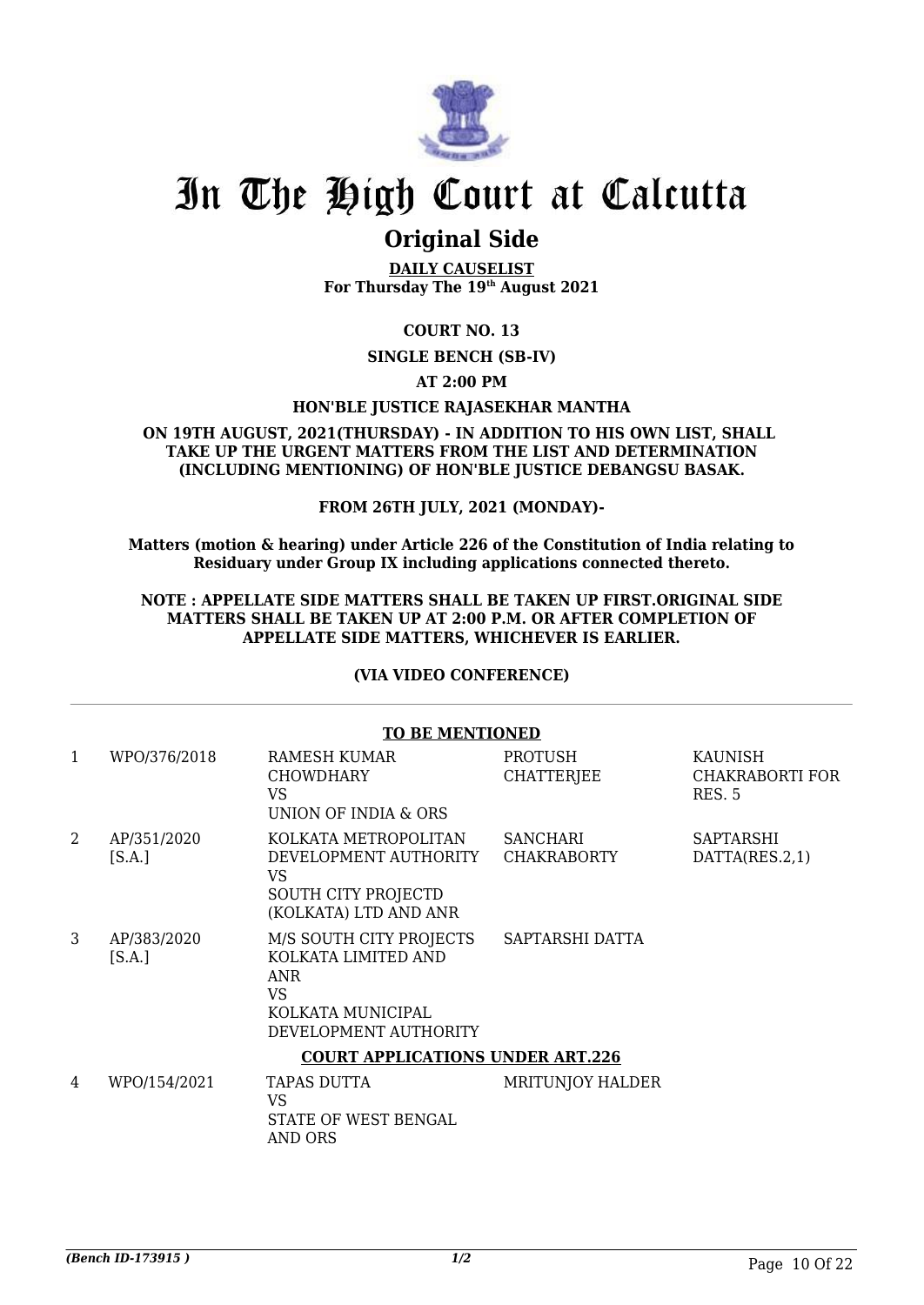*DAILY CAUSELIST COURT NO 13-FOR THURSDAY THE 19TH AUGUST 2021 HIGH COURT OF CALCUTTA - 2 -*

| 5  | WPO/383/2021 | NADIA PRINTING AND<br>PACKAGING PRIVATE<br><b>LIMITED AND ANR</b><br>VS.<br>UNION OF INDIA AND ORS | SIDHARTHA SHARMA |
|----|--------------|----------------------------------------------------------------------------------------------------|------------------|
| 6  | WPO/429/2021 | PRATIBHA<br>MANUFACTURING AND<br>MARKETING LTD AND ANR<br><b>VS</b><br>UNION OF INDIA AND ORS      | KHAITAN AND CO   |
| 7  | WPO/430/2021 | UNIVERSAL ENTERPRISES<br>LTD AND ANR<br>VS<br>UNION OF INDIA AND ORS                               | KHAITAN AND CO   |
| 8  | WPO/431/2021 | <b>AVADH MERCANTILE</b><br><b>COMPANY LTD AND ANR</b><br><b>VS</b><br>UNION OF INDIA AND ORS       | KHAITAN AND CO   |
| 9  | WPO/433/2021 | DEVKI NANDAN GUPTA<br><b>VS</b><br>THE INSTITUTE OF<br>CHARTERD ACCOUNTANTS<br>OF INDIA            | VIKRAM CHAUDHURI |
| 10 | WPO/460/2021 | PRABHA DEVI SARAF<br>VS<br><b>INDIAN OVERSEAS BANK</b><br>AND ORS.                                 | VIKRAM WADEHRA   |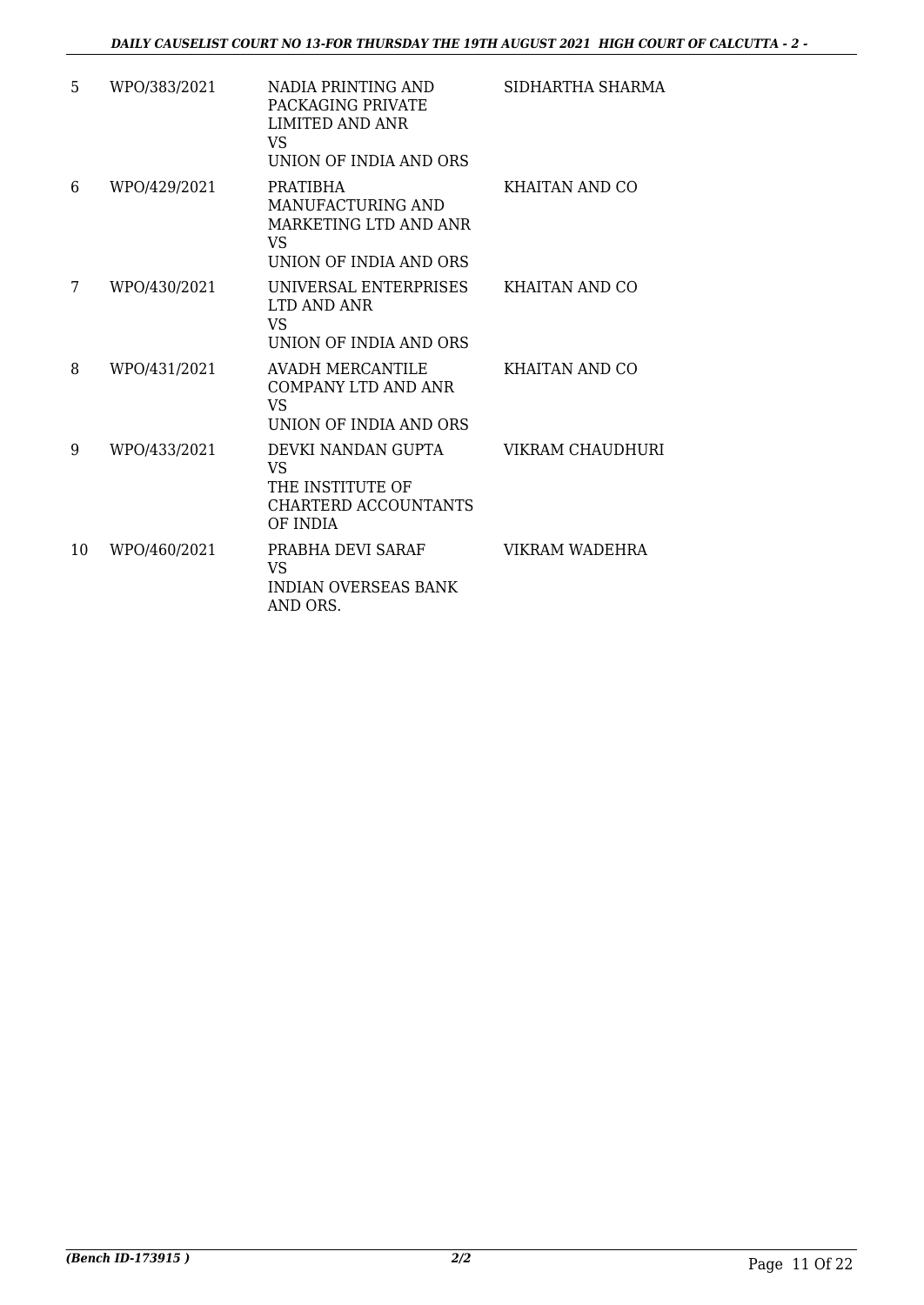

### **Original Side**

**DAILY CAUSELIST For Thursday The 19th August 2021**

**COURT NO. 26**

#### **SINGLE BENCH (SB-VII)**

**AT 11:00 AM**

#### **HON'BLE JUSTICE SHEKHAR B. SARAF**

**FROM 26TH JULY, 2021(MONDAY)-**

#### **ALL MATTERS RELATED TO - 1. BIFR, 2. ADMIRALTY SUITS (UPTO 2020), 3. APPEAL UNDER THE STATE FINANCIAL CORPORATIONS ACT, 4. APPEAL UNDER SECTION 151 OF CR.P.C., 5. AIRB MATTERS, 6. MATRIMONIAL SUITS, 7. APPLICATIONS UNDER THE GUARDIANS AND WARDS ACT, 8. APPLICATION UNDER THE CENTRAL EXCISES AND SALT ACT,**

#### **MATTERS (MOTION & HEARING) UNDER ARTICLE 226 OF THE CONSTITUTION OF INDIA RELATING TO TRANSPORT AND TELECOMMUNICATION UNDER GROUP - VII AND APPLICATION CONNECTED THERETO.**

#### **\*ANY OTHER MATTER ASSIGNED BY THE HON'BLE THE CHIEF JUSTICE(ACTING). ORIGINAL SIDE MATTERS WILL BE TAKEN UP AFTER COMPLETION OF APPELLATE SIDE MATTERS.**

#### **NOTE: MENTIONING WILL BE ALLOWED ONLY ON FRIDAYS.**

#### **(VIA VIDEO CONFERENCE)**

#### **TO BE MENTIONED**

| 1 | IA NO. GA/7/2021<br>In WPO/1403/1997 | NIRODE BISWAS & ORS.<br>Vs<br>UNION OF INDIA & ORS.                                                                 | ANUJIT MOOKHERJI<br>MRS.CHAMA<br><b>MOOKERJI</b> |
|---|--------------------------------------|---------------------------------------------------------------------------------------------------------------------|--------------------------------------------------|
| 2 | WPO/1101/2011<br>[S.A.]              | M/S. SPML INFRA LIMITED<br><b>&amp;ANR</b><br>VS<br>DY COMM OF INCOME TAX,<br>CENTRAL CIRCLE - XXVIII,<br>KOL & ORS | MRS. NILANJANA<br><b>BANERJEE (PAL)</b>          |

#### **ADMIRALTY SUITS**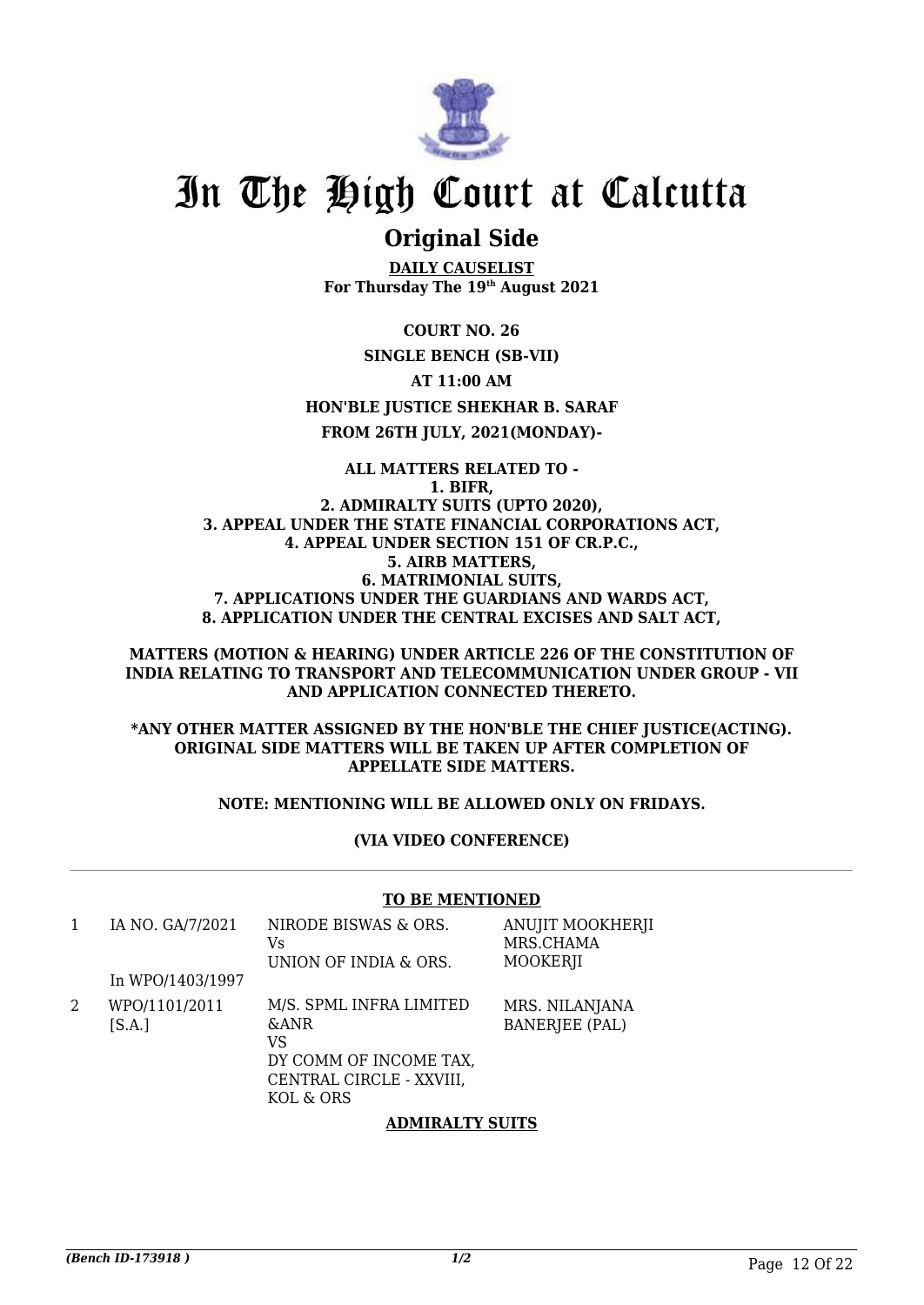3 AS/7/2006 ABP PRIMAH LTD.

VS O.P. VEST M.V. OE ENTERPRISE

FOX & MONDAL

IA NO: GA/1/2006(Old No:GA/2769/2006)

#### **APPLICATION**

4 AIRB/3726/1994 INDUSTRIAL A.K.ROY CHOUDHURY PRASANTA NASKAR<br>AIRB MATTERS RECONSTRUCTION BANK RECONSTRUCTION BANK<br>OF INDIA [FILE NOT HERE] VS SHREE ENGINEERING PRODUCTS LTD.

IA NO: GA/1/1997(Old No:GA/425/1997), GA/2/2003(Old No:GA/2671/2003), GA/4/2005(Old No:GA/121/2005)

#### **FOR HEARING (OLD MATTER)**

( APPEAL UNDER THE STATE FINANCIAL CORPN. ACT )

5 ASFC/3398/1988 [FILE NOT HERE] INDUSTRIAL RECONSTRUCTION BANK OF INDIA VS REPUBLIC ENGINEERING CORPORATION S.MUKHERJEE **NEW APPLICATIONS**

#### 6 IA NO. CA/60/2021 M/S. SHREE SYNTHETICS LTD. (IN LIQN.) Vs O/L O/L

In BIFR/114/1997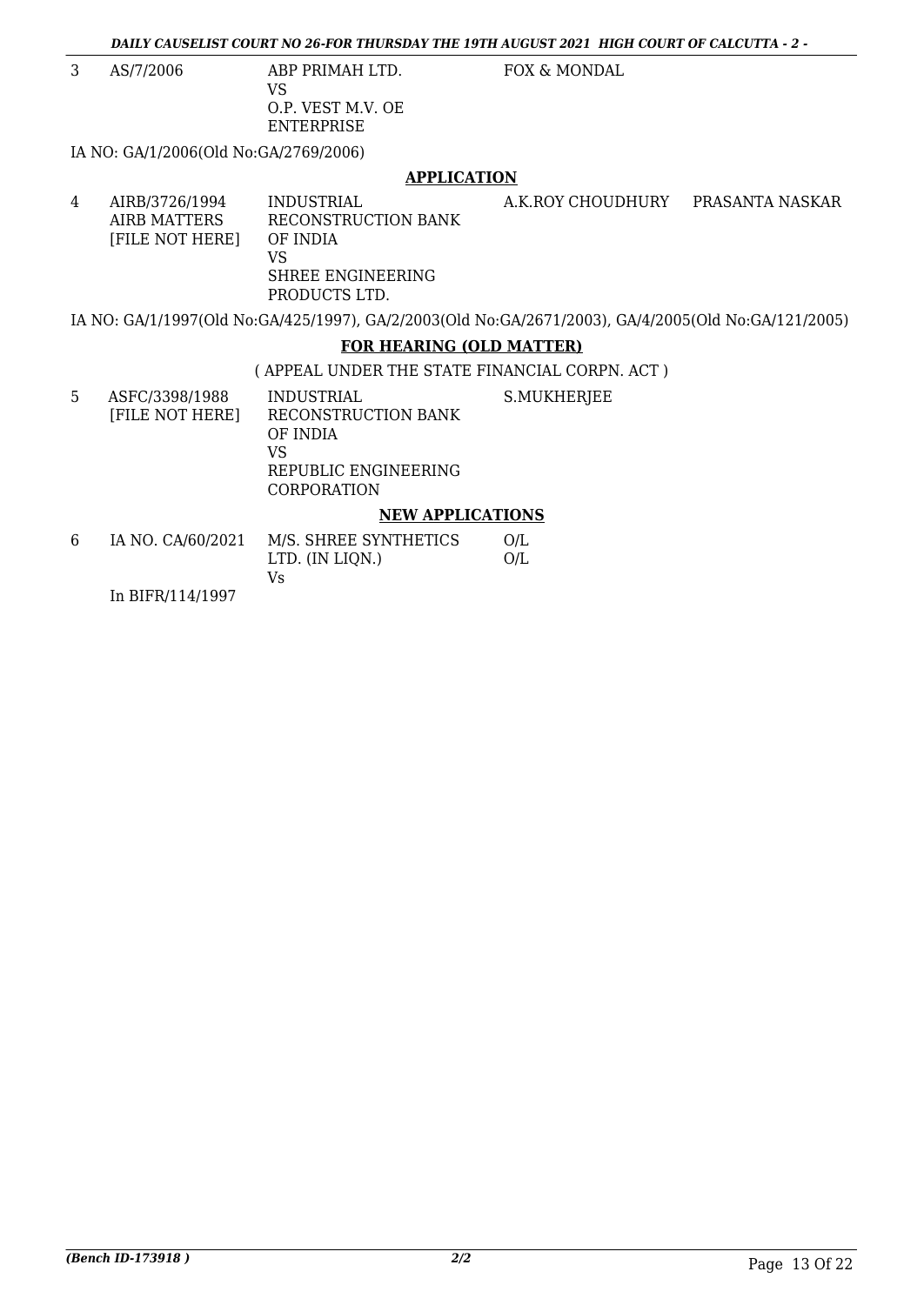

### **Original Side**

**DAILY CAUSELIST For Thursday The 19th August 2021**

#### **COURT NO. 23**

#### **SINGLE BENCH (SB-X)**

#### **AT 2:00 PM**

#### **HON'BLE JUSTICE ARINDAM MUKHERJEE**

#### **FROM 26TH JULY, 2021 (MONDAY)-**

#### **MATTERS (MOTION & HEARING) UNDER ARTICLE 226 OF THE CONSTITUTION OF INDIA RELATING TO SERVICE UNDER GROUP - VI AND APPLICATIONS CONNECTED THERETO;**

**SINGLE BENCH REVIEW AND CONTEMPT MATTERS IRRESPECTIVE OF CLASSIFICATION UPTO 2009.**

**NOTE: 1) ORIGINAL SIDE MATTERS SHALL BE TAKEN UP EVERYDAY AT 2:00 P.M. 2) MENTIONING OF ORIGINAL SIDE MATTERS (PHYSICAL AND VIRTUAL) SHALL BE ALLOWED EVERYDAY BEFORE LISTED MATTERS ARE TAKEN UP. 3) ON EVERY THURSDAY, CONTEMPT MATTERS SHALL BE TAKEN UP FIRST. 4) IF NO ONE APPEARS IN MATTERS WITH MARKING AS 'LAST CHANCE', APPROPRIATE ORDERS MAY BE PASSED. 5) AFTER COMPLETION OF ORIGINAL SIDE MATTERS, IF TIME PERMITS, APPELLATE SIDE MATTERS SHALL AGAIN BE TAKEN UP.**

#### **(VIA VIDEO CONFERENCE)**

#### **CONTEMPT MATTERS**

| 1 | CC/246/1998 | NATIONAL PROJECTS<br>CONST.CORPN.<br>VS<br><b>B.K.PAUL</b>                                  | A.K.SEN         |
|---|-------------|---------------------------------------------------------------------------------------------|-----------------|
| 2 | CC/260/1998 | M/S.BHOLA NATH COLD<br>STORAGE & ANR.<br>VS<br><b>W.B.STATE ELECTRICITY</b><br><b>BOARD</b> | N.K.ROY         |
| 3 | CC/264/1998 | <b>GHOSHPARA</b><br>CONSUMERS'CO-OP STORES<br>LTD.<br>VS<br>P.K.SINGH                       | REGISTRAR, O.S. |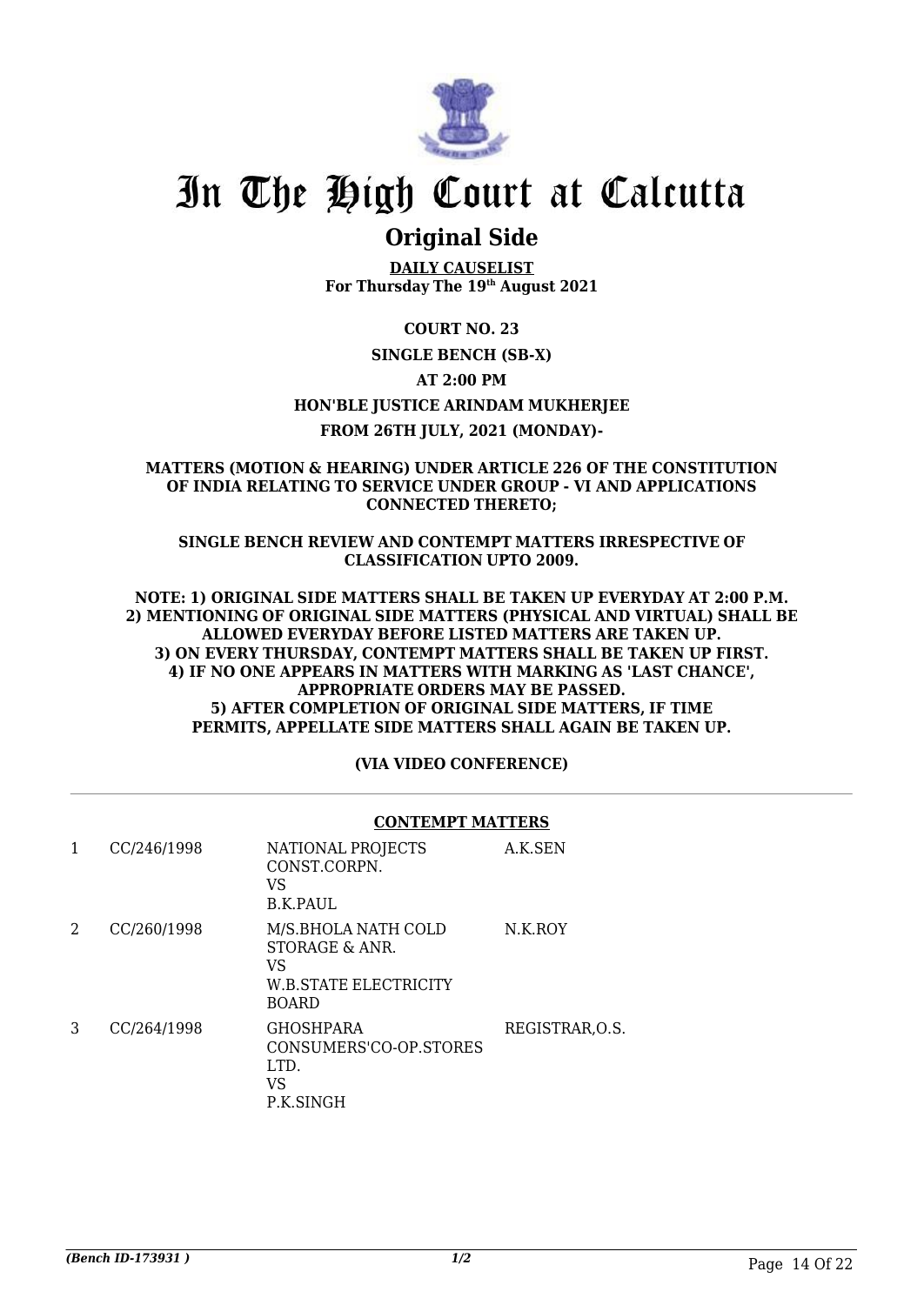| 4  | CC/267/1998 | ADAIR DUTT INSTRUMENTS<br>PVT.LTD.<br><b>VS</b><br>K.KRISHNAMURTHY                             | T.C.ROY & CO.          |              |
|----|-------------|------------------------------------------------------------------------------------------------|------------------------|--------------|
| 5  | CC/268/1998 | SPARK DELEARS PVT.LTD.<br><b>VS</b><br><b>ASHIT BARMAN SEAL</b>                                | A.K.CHOWDHURY          |              |
| 6  | CC/270/1998 | ANGAD OJHA<br><b>VS</b><br><b>DINESH SARKAR</b>                                                | R.P.SINGH              |              |
| 7  | CC/271/1998 | PRANAB KUMAR NATH<br><b>VS</b><br>R.C.GOEL C.M.D.                                              | MISS.S.B.ROY           |              |
| 8  | CC/281/1998 | J.G.S.S.SWARUPANANDA<br>SARASWATI MAHARAJ<br><b>VS</b><br>SRI S.C.DAS                          | K.MUKHOPADHAYAY        |              |
| 9  | CC/284/1998 | RADHESHYAM DUBEY<br><b>VS</b><br>RAMESH CHANDRA                                                | A.K.CHOWDHARY &<br>CO. |              |
| 10 | CC/285/1998 | <b>BAIDYA NATH KHOTEL &amp;</b><br>ANR.<br><b>VS</b><br>S.P.S.PUNDRI                           | REGISTRAR, O.S.        |              |
| 11 | CC/286/1998 | PRADIP KR. SAHA<br><b>VS</b><br>A.AHAD                                                         | P.K.CHATTOPADHYAY      |              |
| 12 | CC/288/1998 | NARAYAN CHANDRA<br><b>MONDAL</b><br><b>VS</b><br>R.C.GOEL                                      | S.BANERJEE             |              |
| 13 | CC/289/1998 | HIRANYA GARVA<br>PROPERTIES PVT.LTD.<br><b>VS</b><br>WELLESLY STREET SATYAM<br>SHIVAM SUNDARAM | G.MORE & CO.           |              |
| 14 | CC/291/1998 | TEA TRADING<br>CORPORATION OF INDIA<br>LTD.<br><b>VS</b><br>NISHIT KUMAR<br><b>CHATTERJEE</b>  | P.BHASKARAN            |              |
| 15 | CC/292/1998 | SMT.SUSHILA BAJORIA<br>VS<br><b>JAIDER RAHAMAN</b>                                             | <b>SMT.GITA DAS</b>    | R.A.AGARWALA |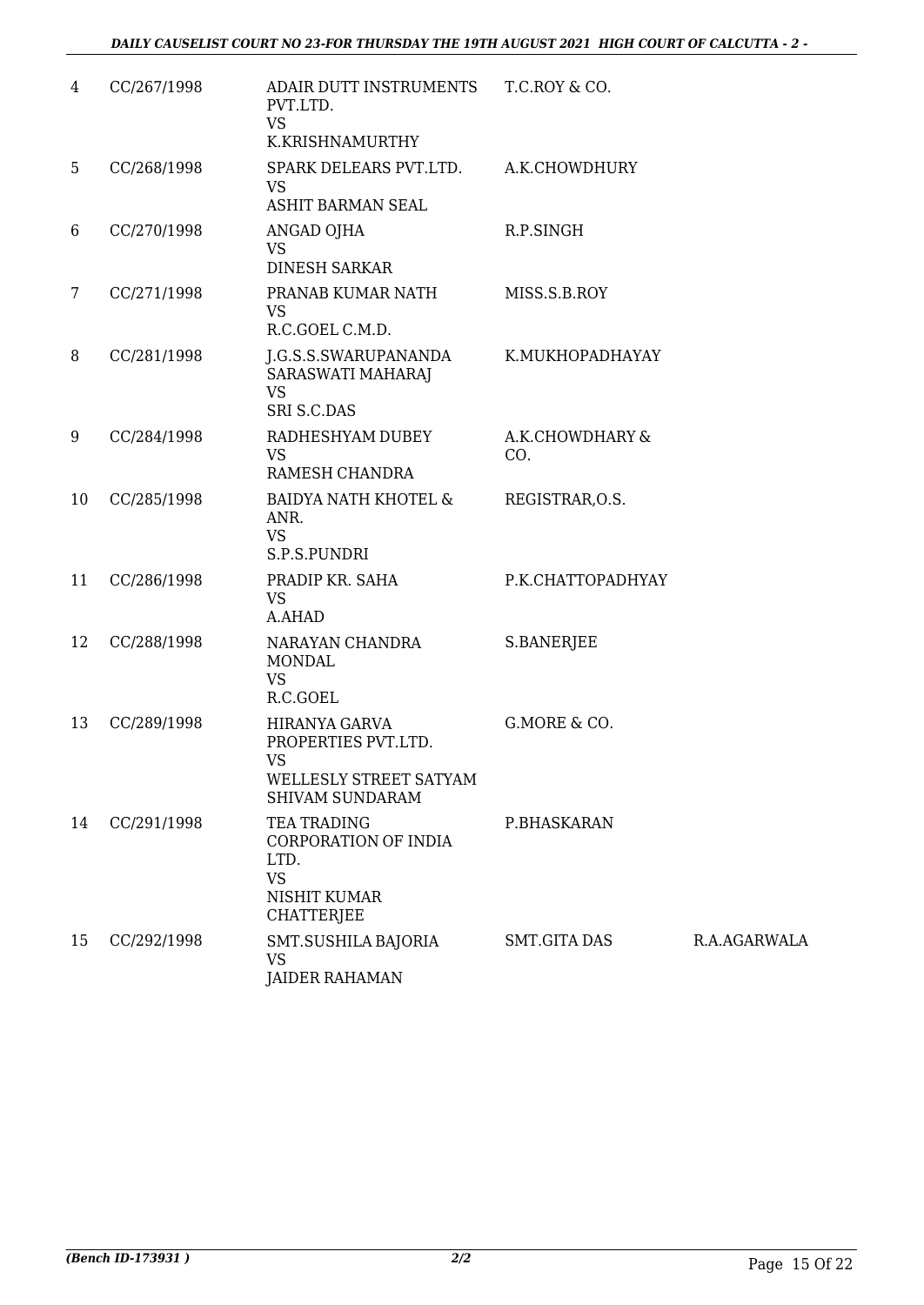

## **Original Side**

**DAILY CAUSELIST For Thursday The 19th August 2021**

### **COURT NO. 6 SINGLE BENCH () AT 11:00 AM HON'BLE JUSTICE JAY SENGUPTA FROM 2ND AUGUST, 2021 (MONDAY) -**

#### **CONTEMPT AND REVIEW APPLICATIONS UPTO 2009 AS AND WHEN SITS SINGLY. VIA VIDEO CONFERENCE)**

#### **CONTEMPT MATTERS**

| $\mathbf{1}$   | CC/59/2000<br>WITH<br>WPO/2797/1999         | <b>MOZIBUR RAHAMAN</b><br>VS.<br>DR.VIVEKNANDA PRODHAN                                    | <b>SUKUMAR SARKAR</b> |
|----------------|---------------------------------------------|-------------------------------------------------------------------------------------------|-----------------------|
| $\overline{2}$ | CC/226/2000<br>WITH<br>WPO/2407/1987        | <b>SRI DIPAK KUMAR</b><br><b>CHATTERJEE</b><br><b>VS</b><br><b>SRI ANIL CHARAN BISWAS</b> | S.K.ACHARYYA          |
| 3              | CC/228/2000<br><b>WITH</b><br>WPO/531/1998  | NIL RANJAN BOSE ROY<br><b>CHOWDHURY</b><br><b>VS</b><br><b>SUKUMAR MAHAPATRA</b>          | <b>MADHUMITA ROY</b>  |
| 4              | CC/231/2000<br><b>WITH</b><br>WPO/1521/2000 | GURU ISPAT LTD.<br><b>VS</b><br>A.K.RAHA                                                  | G.BAGARIA & CO.       |
| 5              | CC/236/2000<br><b>WITH</b><br>WPO/790/1999  | ARUN BHUIA<br><b>VS</b><br><b>ROOP KUMAR</b><br><b>SHRIVASTAVA</b>                        | H.N.SAHU              |
| 6              | CC/238/2000<br>WITH<br>WPO/577/1997         | ASHOK KUMAR BASU<br>VS.<br><b>ASHIM BURMAN</b>                                            | R.GUHA                |
| 7              | CC/242/2000<br>WITH<br>WPO/143/1999         | ANIL KUMAR PANDA<br>VS<br><b>GOUTAM SAHA</b>                                              | SAKTI PADA JANA       |
| 8              | CC/243/2000<br><b>WITH</b><br>WPO/801/2000  | MADHUSUDAN NANDY<br><b>VS</b><br>DEBENDRA MOHAN<br>KAMAR.                                 | A.K.BERA              |

IA NO: GA/1/2000(Old No:GA/3555/2000)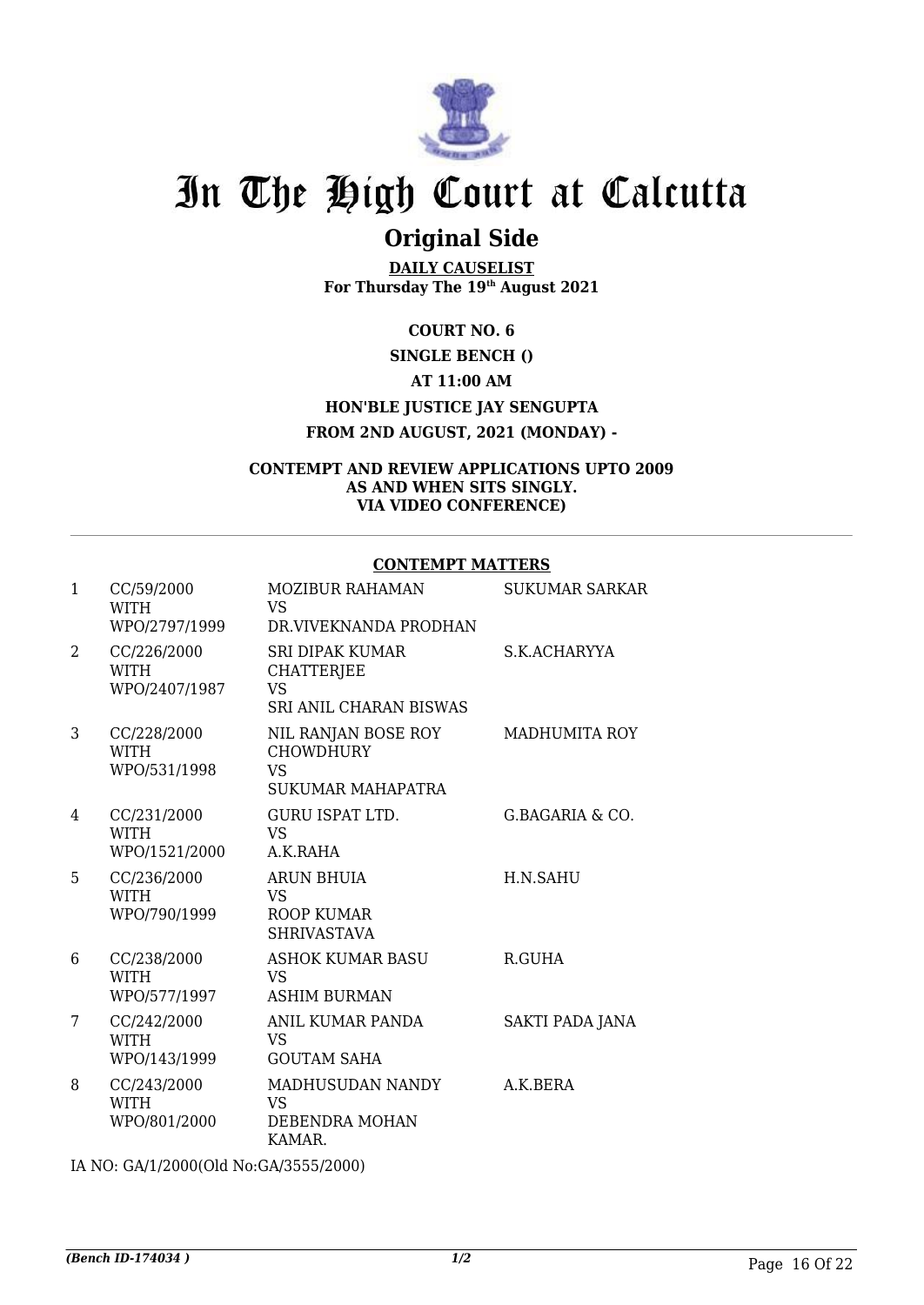9 CC/326/2000 WITH WPO/2760/2000 SREEJAIN SWETAMBER TERPATI VIDYALAYA VS MAHASARI & OTHERS

MANJU MANOT,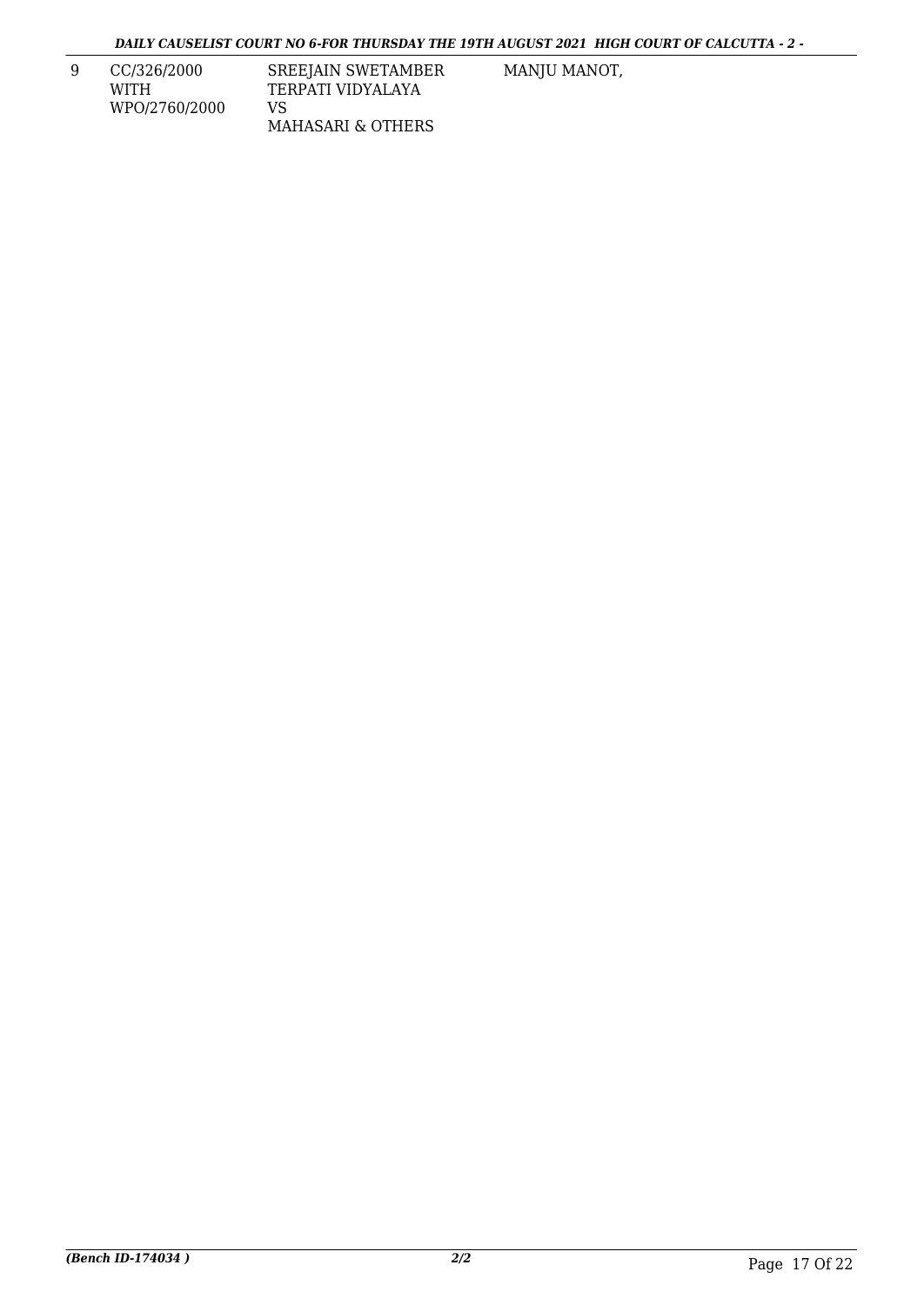

### **Original Side**

**DAILY CAUSELIST For Thursday The 19th August 2021**

### **COURT NO. 2 SINGLE BENCH (SB-XIV) AT 11:00 AM HON'BLE JUSTICE MD. NIZAMUDDIN FROM 26TH JULY, 2021 (MONDAY)-**

#### **MATTERS (MOTIONS AND HEARING) UNDER ARTICLE 226 OF THE CONSTITUTION OF INDIA RELATING TO REVENUE AND TAX LAWS (EXCLUDING LAND REVENUE) UNDER GROUP-IV INCLUDING APPLICATIONS CONNECTED THERETO.**

**NOTE: 1. ORIGINAL SIDE MENTIONING SHALL BE ALLOWED AT THE FIRST SITTING OF THE COURT WITH PROPER NOTICE TO THE OTHER SIDE(S).**

**2. ORIGINAL SIDE MATTERS SHALL BE TAKEN UP IMMEDIATELY AFTER ORIGINAL SIDE MENTIONING.**

**3. ORIGINAL SIDE MATTERS SHALL BE TAKEN UP UPTO RECESS OR TILL THE LIST IS EXHAUSTED, WHICHEVER IS EARLIER.**

**4. ON EVERY TUESDAY AND THURSDAY "OLD MATTERS " SHALL BE TAKEN UP FIRST.**

**5. ON EVERY FRIDAY 'HEARING MATTERS' SHALL BE TAKEN UP FIRST.** 

#### **(VIA VIDEO CONFERENCE)**

|   |              | <b>FOR HEARING (OLD MATTER)</b>                                                       |                                     |  |
|---|--------------|---------------------------------------------------------------------------------------|-------------------------------------|--|
| 1 | WPO/7/2019   | M/S. ACTION<br>CONSTRUCTION<br>EQUIPMENT LTD.<br>VS<br>UNION OF INDIA & ORS.          | RISHI RAJU                          |  |
| 2 | WPO/61/2019  | NAFFAR CHANDRA JUTE<br><b>MILLS LIMITED</b><br>VS<br>STATE OF WEST BENGAL<br>AND ORS. | <b>SUMANTA MITRA</b>                |  |
| 3 | WPO/157/2019 | <b>SRI BIMAL KUMAR MODI</b><br>VS<br>UNION OF INDIA AND ORS.                          | <b>NILOTPAL</b><br><b>CHOWDHURY</b> |  |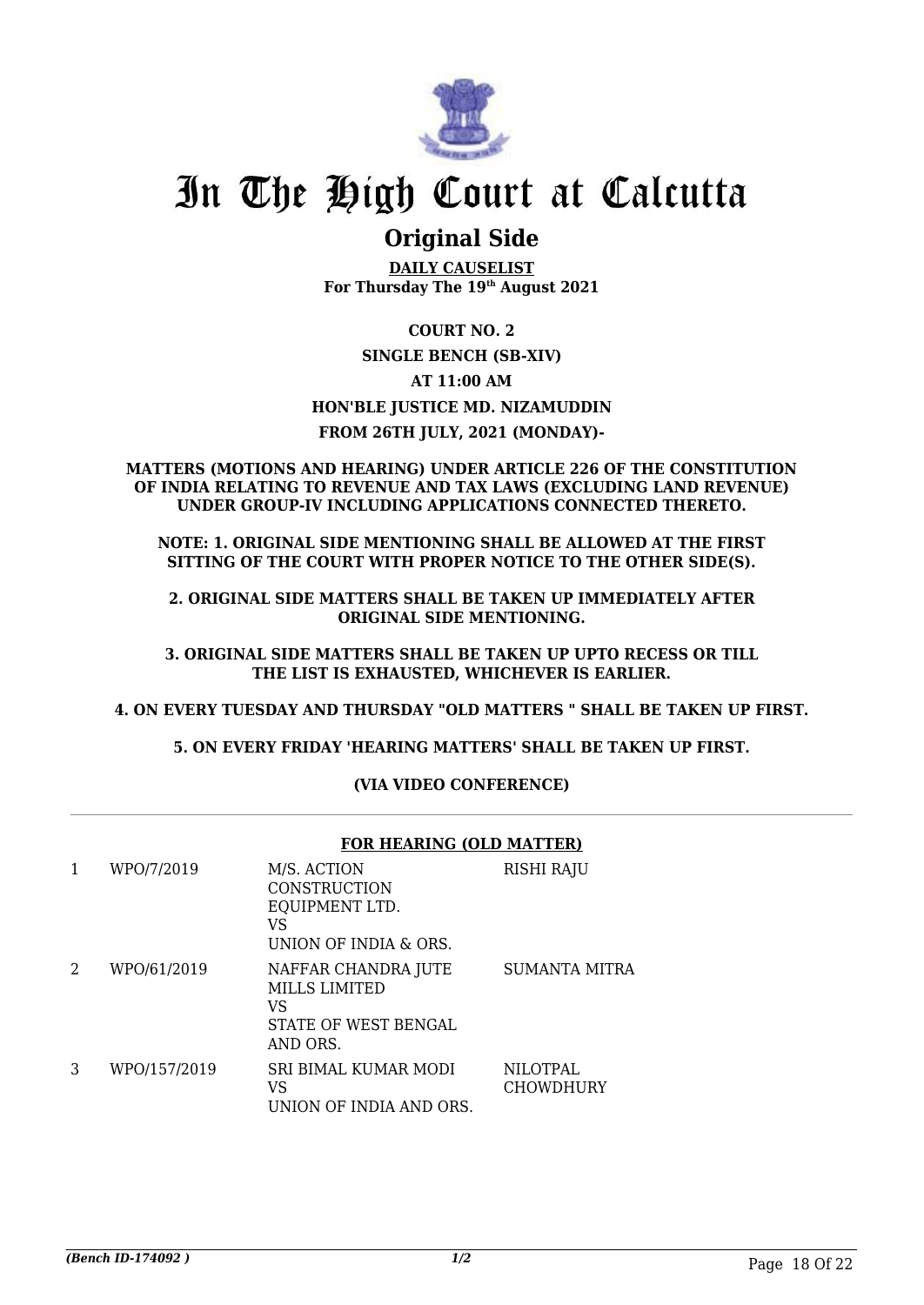- 4 WPO/568/2019 MEHBOOB ISMAIL MUNSHI VS THE COMMISSIONER OF CUSTOMS (PORT), KOLKATA AND ORS. SOUMYAJIT MISHRA 5 WPO/595/2019 M/S. SADGURU FORWARDERS PRIVATE LIMITED AND ANR. VS THE COMMISSIONER OF CUSTOMS (PORT), KOLKATA NILOTPAL CHOWDHURY **FOR FURTHER HEARING**
- 6 WPO/203/2021 M/S. M. K. SAHA AND CO. AND ANR. VS UNION OF INDIA AND ORS. NILOTPAL CHOWDHURY

IA NO: GA/1/2021

#### **COURT APPLICATION UNDER ART. 226 (GROUP IV)**

7 WPO/427/2021 DAMODAR VALLEY HARD COKE PRODUCTS PRIVATE LIMITED VS UNION OF INDIA AND ORS. ASHOK KUMAR SINGH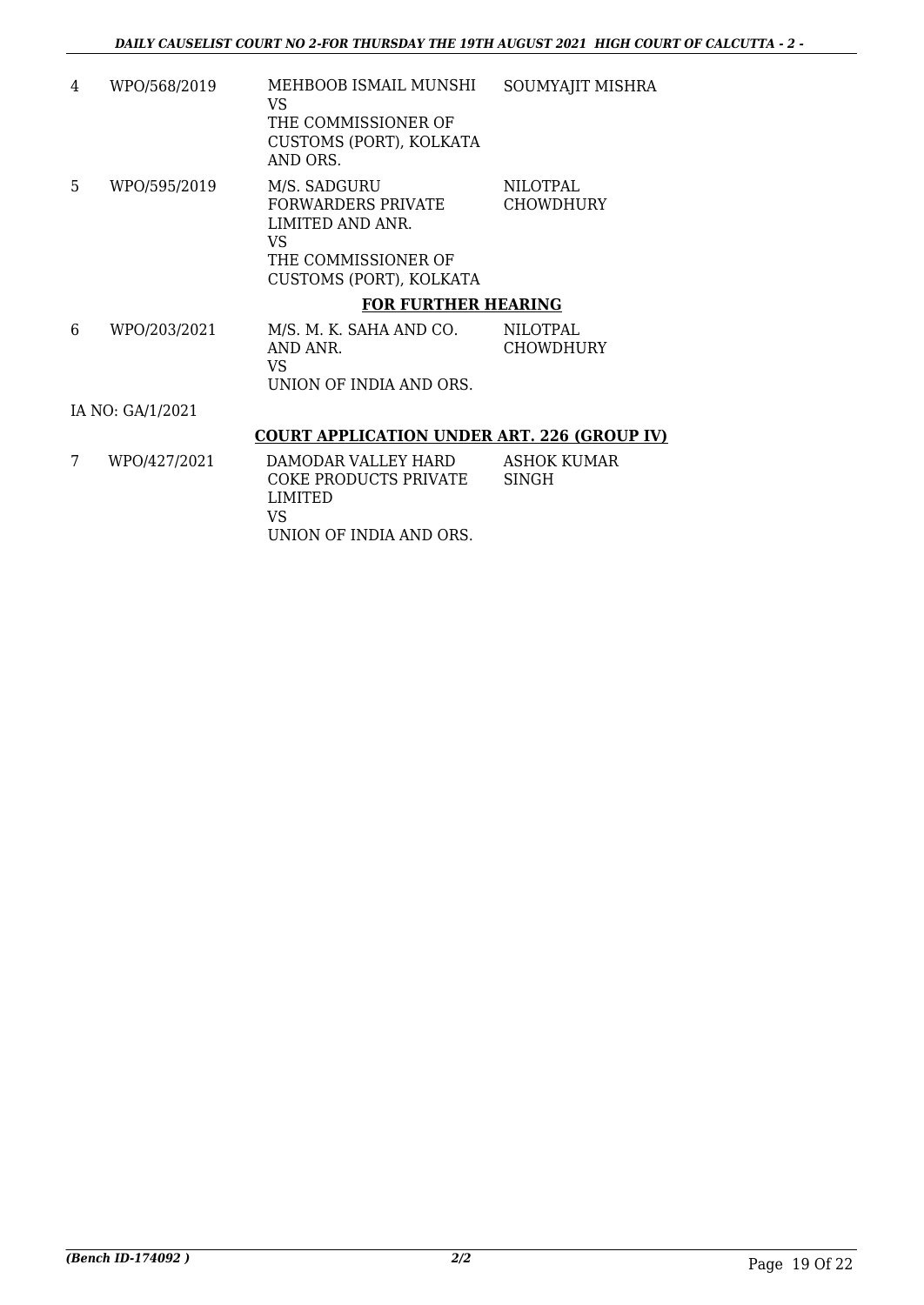

### **Original Side**

**DAILY CAUSELIST For Thursday The 19th August 2021**

#### **COURT NO. 34**

**SINGLE BENCH ()** 

**AT 11:00 AM**

#### **HON'BLE JUSTICE TIRTHANKAR GHOSH**

**ON 19TH AUGUST, 2021 (THURSDAY) IN ADDITION TO HIS OWN LIST, SHALL TAKE UP THE URGENT MATTERS FROM THE LIST AND DETERMINATION (INCLUDING MENTIONING) OF HON'BLE JUSTICE SHIVAKANT PRASAD.**

#### **BEFORE APPELLATE SIDE MATTERS**

#### **(VIA VIDEO CONFERENCE)**

#### **SPECIALLY ASSIGNED MATTERS**

1 EP/3/2021 [S.A.]

SANGRAM KUMAR DOLAI VS ASHOKE DINDA PIYUSH AGRAWAL

IA NO: GA/1/2021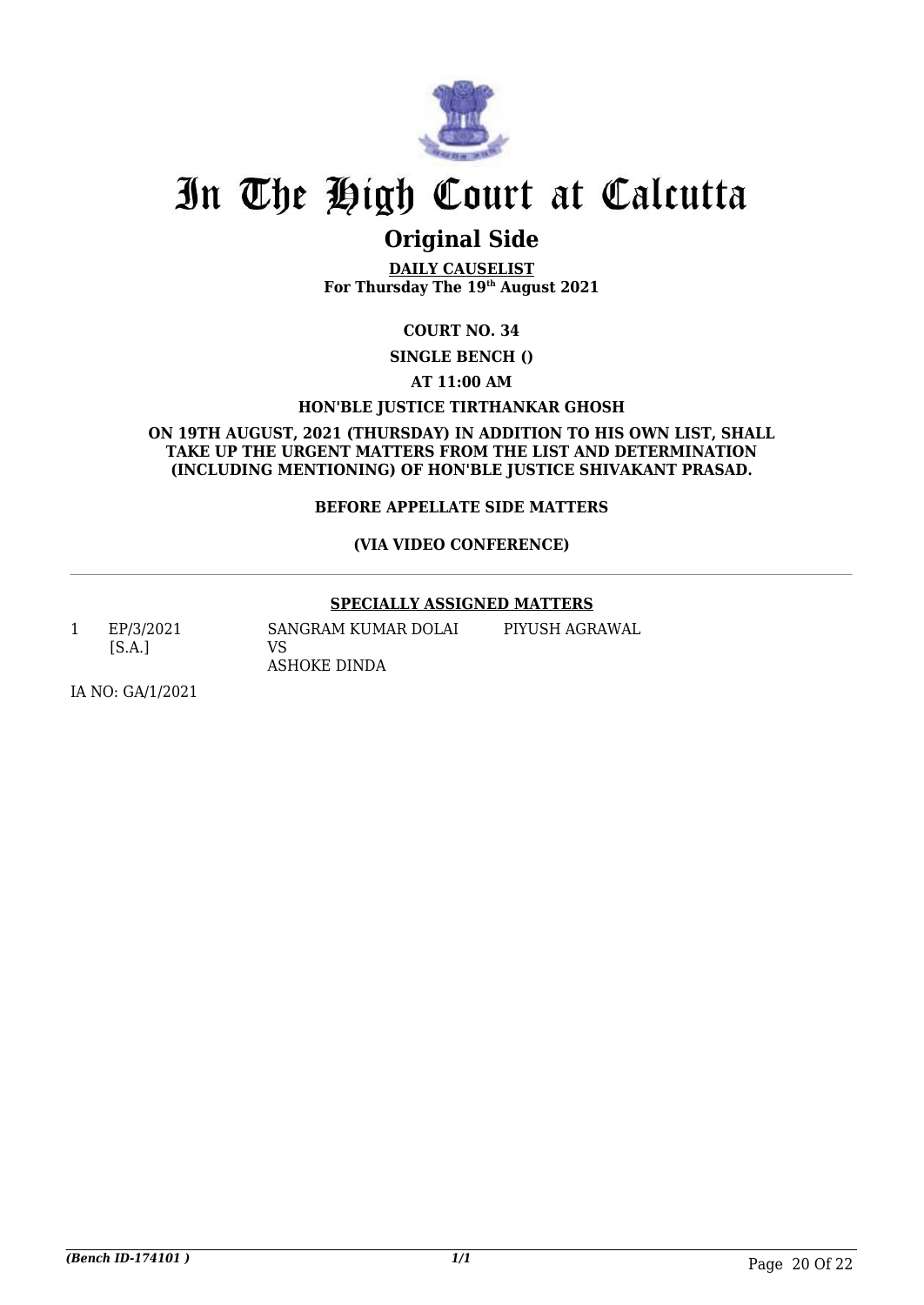

## **Original Side**

**WARNING CAUSELIST For Thursday The 19th August 2021**

**COURT NO. 3**

#### **DIVISION BENCH (DB-II)**

#### **HON'BLE JUSTICE I. P. MUKERJI HONBLE JUSTICE ANIRUDDHA ROY**

**WARNING LIST DATED 20/07/2021 TO BE TRANSFERRED TO THE PEREMPTORY LIST.**

#### **APPEALS FROM ORDERS**

| $\mathbf{1}$ | APO/141/2020<br>WITH BIFR/29/1995 DEVELOPMENT<br>CA/349/2017 | WEST BENGAL INDUSTRIAL<br>CORPORATION LTD.<br>VS<br><b>EASTERN EXPLOSIVES AND</b><br>CHEMICALS LIMITED (IN<br>LIQN.) | DIBANATH DEY                  |
|--------------|--------------------------------------------------------------|----------------------------------------------------------------------------------------------------------------------|-------------------------------|
| 2            | APO/27/2021<br>WITH AP/74/2019                               | KAMLESH KUMAR<br><b>AGARWALA</b><br>VS.<br>MANJAN DEVI PATNI AND<br><b>ORS</b>                                       | SHARMA KAJARIA<br>AND CO      |
| 3            | APO/59/2021<br>WITH CS/125/2014                              | MANJUNATH HEBBAR<br><b>VS</b><br><b>EMARS MINING AND</b><br><b>CONSTRUCTION PVT LTD</b>                              | <b>SUKANTA GHOSH</b>          |
|              |                                                              | <b>APPEALS FROM DECREE</b>                                                                                           |                               |
| 4            | APD/120/2015<br>WITH CS 245/1995                             | HINDUSTAN PETROLEUM<br>CORPORATION LTD.<br><b>VS</b><br>SANTANU MULLICK,<br><b>EXECUTOR &amp; ORS.</b>               | CHANCHAL KUMAR<br><b>DUTT</b> |
|              | IA NO: GA/6/2016(Old No:GA/1063/2016)                        |                                                                                                                      |                               |
| 5.           | APD/277/2018<br><b>WITH AOT 1/2015</b>                       | SMT. ELA DUTTA & ORS.<br>VS<br>THE OFFICIAL TRUSTEE OF                                                               | R.B.PRASAD                    |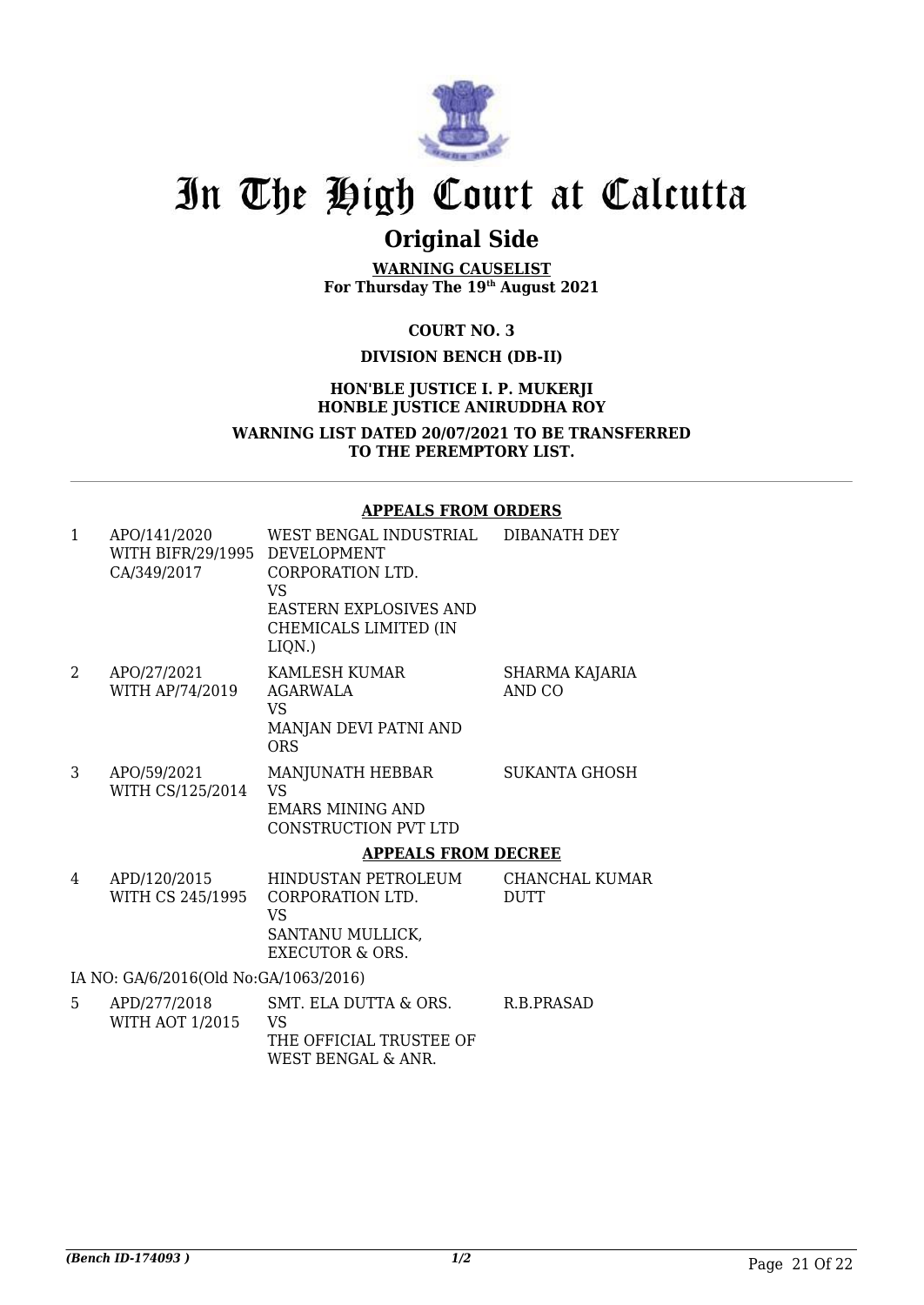*WARNING CAUSELIST COURT NO 3-FOR THURSDAY THE 19TH AUGUST 2021 HIGH COURT OF CALCUTTA - 2 -*

6 APD/44/2019 WITH AOT 1/2015

RAJEEV MAHESHWARI & ORS. VS THE OFFICIAL TRUSTEE OF WEST BENGAL & ORS.

CHOUDHURY'S LAW OFFICE

IA NO: GA/1/2018(Old No:GA/1957/2018)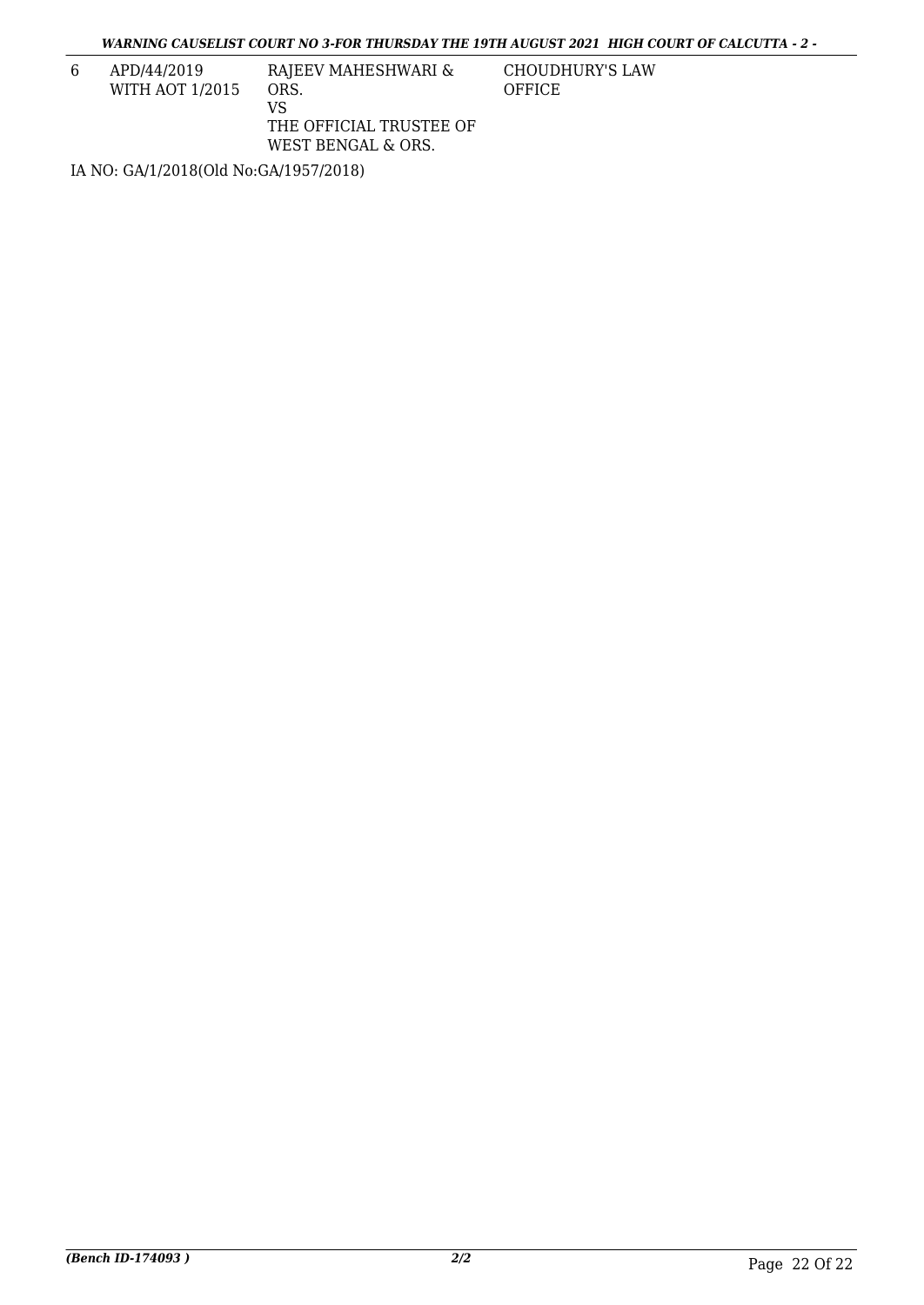## *Extraordinary* **Published by Authority**

VA.ISAKHA 0 I] WEDNESDAY, APRIL 21, 2021 [SAKA 1943]

PART I - Orders and Notifications by the Governor of West Bengal, the High Court, Government Treasury, etc.

#### HIGH COURT AT CALCUTTA ORIGINAL SIDE

#### **NOTIFICATION**

No. Cor. 549-dated sth April, 2021—In terms of the Rule 15, Chapter XXXIXA of the Original Side Rules of the High Court at Calcutta, relating to Computerised Listing of Cause List of the Original Side. the follwing Case Type with corresponding Computer Code is added under serial number 2l(d) while the computer code in serial no. 68 is substituted in the following manner of Table - I of Appendix I of the said Chapter.

| SL. No. | Description                       | Computer Code     |
|---------|-----------------------------------|-------------------|
| 21(d)   | <b>Public Interest Litigation</b> | WPO(P)            |
| SL. No. | Previous code                     | New Computer Code |
| 68      | <b>AHC Habeas Corpus</b>          | WPO(H)            |

Such addendum shall all deemed to have taken effect from the 10th December. 2020

By Order of the High Court,

Sd/• JAYANTA KOLEY *Registrar, O.S.*

Published by the Controller of Printing and Stationery, West Bengal and Printed by the Superintendent, Government Printing, Kadapara, Kolkata - 700 054.